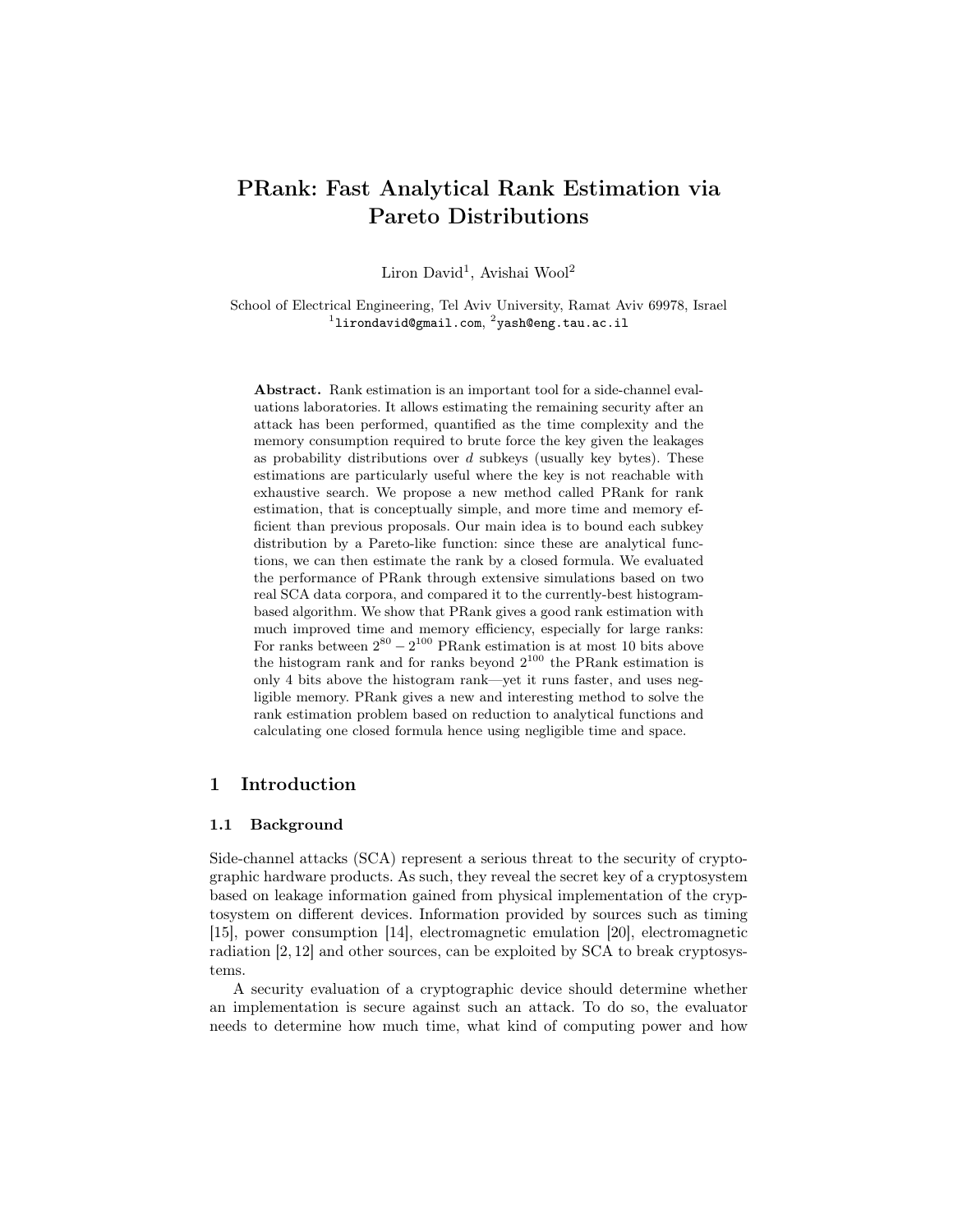much storage a malicious attacker would need to recover the key given the sidechannel leakages. The leakage of cryptographic implementations is highly devicespecific, therefore the usual strategy for an evaluation laboratory is to launch a set of popular attacks, and to determine whether the adversary can break the implementation (i.e., recover the key).

Most of the attacks that have been published in the literature are based on a "divide-and-conquer" strategy. In the first "divide" part, the cryptanalyst recovers multi-dimensional information about different parts of the key, usually called subkeys (e.g., each of the  $d = 16$  AES key bytes can be a subkey). In the "conquer" part the cryptanalyst combines the information all together in an efficient way via key enumeration [18, 22, 9]. In the attacks we consider in this paper, the information that the SCA provides for each subkey is a probability distribution over the *N* candidate values for that subkey, and the SCA probability of a full key is the product of the SCA probabilities of its *d* subkeys.

A security evaluator knows the secret key and aims to estimate the number of decryption attempts the attacker needs to do before he reaches to the correct key, assuming the attacker uses the SCA's probability distribution. Clearly enumerating the keys in the optimal SCA-predicted order is the best strategy the evaluator can follow. However, this is limited to the computational power of the evaluator. This is a worrying situation because it is hard to decide whether an implementation is "practically secure". For example, one could enumerate the  $2^{50}$ first keys for an AES implementation without finding the correct key, and then to decide that the implementation is practically secured because the attacker needs to enumerate beyond 2 <sup>50</sup> number of keys. But, this does not provide any hint whether the concrete security level is  $2^{51}$  or  $2^{120}$ . This makes a significant difference in practice, especially in view of the possibility of improved measurement setups, signal processing, information extraction, etc., that should be taken into account for any physical security evaluation, e.g., via larger security margins.

In this paper, we introduce a new method to estimate the rank of a given secret key in the optimal SCA-predicted order. Our algorithm enjoys simplicity and much improved time and memory efficiency.

*The rank estimation problem:* Given *d* independent subkey spaces each of size *N* with their corresponding probability distributions  $P_1, ..., P_d$  such that  $P_i$ is sorted in decreasing order of probabilities, and given a key *k ∗* indexed by  $(k_1, ..., k_d)$ , let  $p^* = P_1(k_1) \cdot P_2(k_2) \cdot ... \cdot P_d(k_d)$  be the probability of  $k^*$  to be the correct key. The evaluator would like to estimate the number of full keys with probability higher than *p ∗* , when the probability of a full key is defined as the product of its subkey's probabilities.

In other words, the evaluator would like to estimate *k ∗* 's rank: the position of the key *k ∗* in the sorted list of *N<sup>d</sup>* possible keys when the list is sorted in decreasing probability order, from the most likely key to the least. If the dimensions, or *k ∗* 's rank are small, one can easily compute the rank of the correct key by a strait forward key enumeration. However, for a key with a high rank *r* the optimal-order key enumeration requires  $\Omega(r)$  time which may be prohibitive, and the best currently-known optimal-order key enumeration algorithms require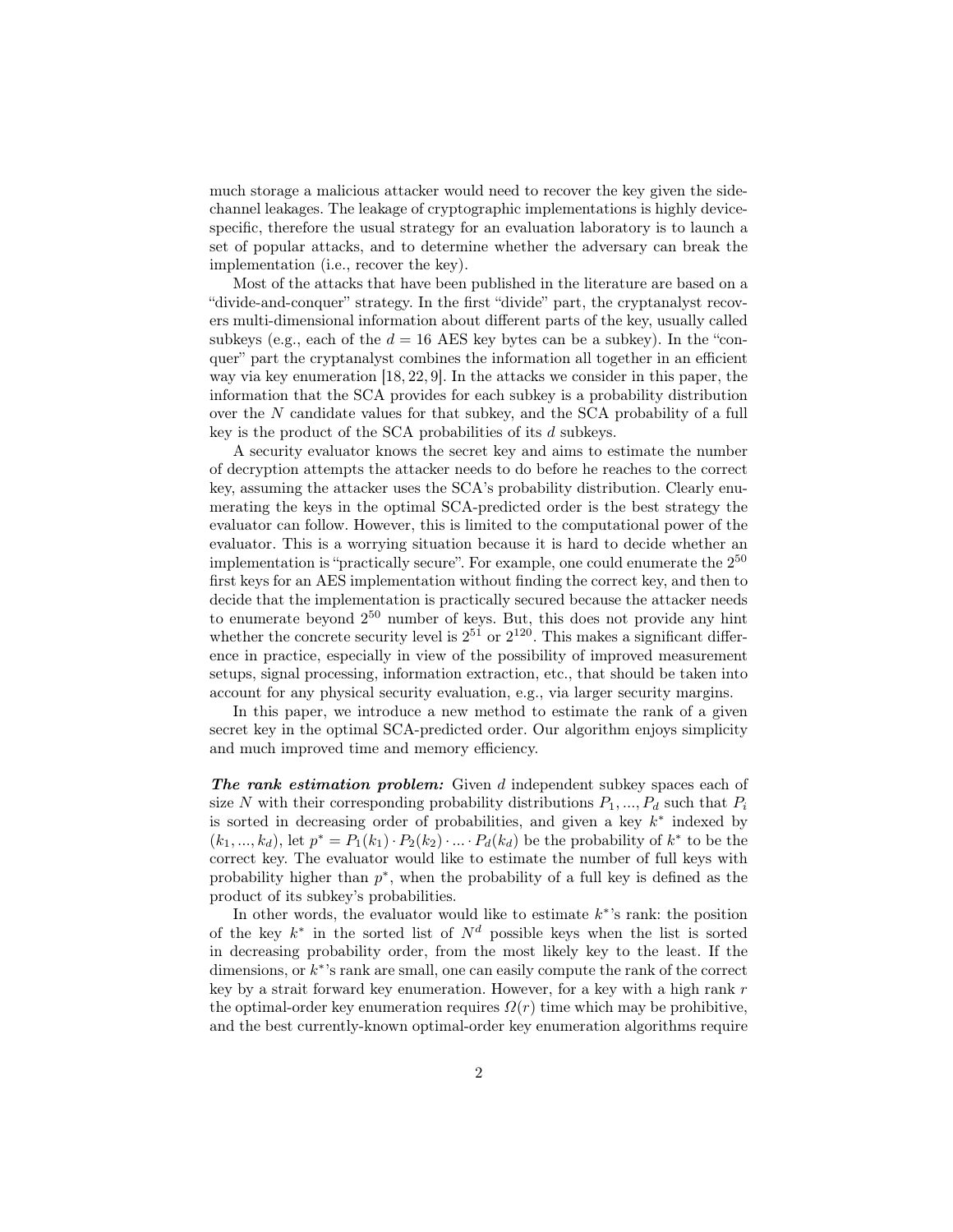$\Omega(N^{d/2})$  space, which again may be prohibitive. Hence developing fast and lowmemory algorithms to estimate the rank without enumeration is of great interest.

### 1.2 Related work

The best key enumeration algorithm so far, in terms of optimal-order, was presented by Veyrat-Charvillon, Gérard, Renauld and Standaert in [22]. However, its worst case space complexity is  $\Omega(N^{d/2})$  when *d* is the number of subkey dimensions and *N* is the number of candidates per subkey - and its space complexity is  $\Omega(r)$  when enumerating up to a key at rank  $r \leq N^{d/2}$ . Thus its space complexity becomes a bottleneck on real computers with bounded RAM in realistic SCA attacks.

Since then several near-optimal key enumeration were proposed [6, 16, 19, 24, 4, 13, 9]. However, none of these key enumeration algorithms enumerate the whole key space within a realistic amount of time and with a realistic amount of computational power, hence the need for efficient and accurate rank estimation for keys that have a high rank.

The first rank estimation algorithm was proposed by Veyrat-Charvillon et al. at Eurocrypt 2013 [23]. They suggested to organize the keys by sorting their subkeys according to the a-posteriori probabilities provided, and to represent them as a high-dimensional dataspace. The full key space can then be partitioned into two volumes: one defined by the key candidates with probability higher than the correct key, one defined by the key candidates with probability lower than the correct key. Using this geometrical representation, the rank estimation problem can be stated as the one of finding bounds on these "higher" and "lower" volumes. It essentially works by carving volumes representing key candidates on each side of their boundary, in order to progressively refine the (lower and upper) bounds on the key rank. Refining the bounds becomes exponentially difficult at some point.

A number of works have investigated solutions to improve upon [23]. In particular, Glowacz et al. presented a more efficient rank estimation tool, that is based on a convolution of histograms and allows obtaining tight bounds for the key rank of (even large) keys [13]. The space complexity of their algorithm is  $O(dB \log B)$  where *d* is the number of dimensions and *B* is a design parameter controlling the number of the histogram bins. The accuracy of their bounds depends on *B*. A comparable result was developed independently by Bernstein et al. [4]. In parallel, Ye et al. investigated an alternative solution based on a weak Maximum Likelihood (wML) approach [24], rather than a Maximum Likelihood (ML) one for the previous examples. They additionally combined this wML approach with the possibility to approximate the security of an implementation based on "easier to sample" metrics, e.g., starting from the subkey Success Rates (SR) rather than their likelihoods. Later Duc et al. described a simple alternative to the algorithm of Ye et al. and provided an "even easier to sample" bound on the subkey SR, by exploiting their formal connection with a Mutual Information metric [10].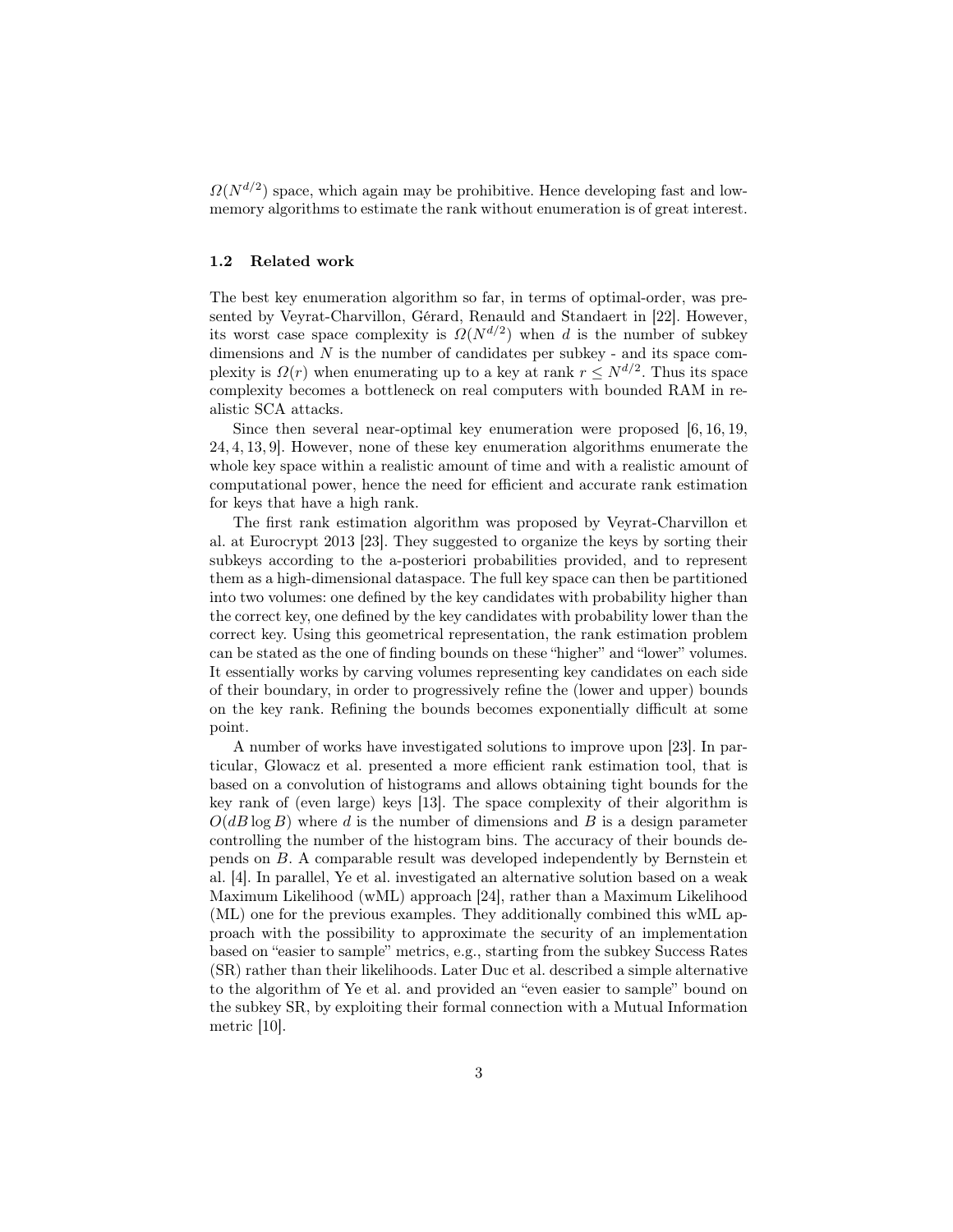Martin et al. [16] used a score-based rank enumeration, rather than a probability based rank estimation. They mapped the rank estimation to a knapsack problem, which can be simplified and expressed as path counting. They used additive scoring (the scores of different subkeys are added to score a full key), without specifying the relation between the scores and the probabilities. This makes it difficult to compare apples with apples: the quality of their rank estimation would have been comparable to other rank estimation only if they had used log-probabilities (whose addition is semantically equivalent to multiplication of probabilities).

Choudary et al. [8] presented a method for estimating Massey's guessing entropy (GM) which is the statistical expectation of the position of the correct key in the sorted distribution. Their method allows to estimate the GM within a few bits. However, our data shows that the *actual* guessing entropy, i.e., the *rank* of the correct key, is sometimes quite different from the expectation. Our work uses different methods for getting closed formula bounds to estimate the actual rank within a few bits.

### 1.3 Contribution

We start by investigating the prediction quality of SCA-based probability distribution functions on the data corpus of [17]. Our first contribution is that we show the SCA probability is overly optimistic; the predicted Guessing Entropy is much lower than the average true rank. Moreover, the true rank distribution has a long tail: large ranks do appear with non-negligible probability. We show that a Pareto distribution is a good model for the true rank distribution.

Motivated by this observation, we use Pareto-like functions to upper-bound the empirical SCA-based probability distributions. We first prove that one can always upper-bound a sorted probability distribution *P* by a Pareto-like function *f* that is anchored at 2 indexes at which  $f(x) = P[x]$ . We then fully characterize such upper-bounding functions, prove that there can only be  $O(N)$  of them, and develop an efficient algorithm to find them.

Since Pareto-like functions are analytical, we use them to develop a new upper bound on the rank of a given key, as an explicit *closed formula*. Combined with the algorithm to find the upper-bounding Pareto-like functions, we obtain an  $O(dN^2)$  rank upper-bound estimation algorithm we call PRank. We also developed a simple and efficient local-search rank lower-bound algorithm.

We evaluated the performance of PRank through extensive simulations based on two SCA data corpora of [17] and of [11], and compared it to the currentlybest histogram rank estimation algorithm of [13]. We show that PRank gives a good rank estimation with much improved time and memory efficiency, especially for large ranks: For ranks between  $2^{80} - 2^{100}$  PRank estimation is at most 10 bits above the histogram rank and for ranks beyond  $2^{100}$  the PRank estimation is only 4 bits above the histogram rank—yet it runs faster, and uses negligible memory. PRank gives a new and interesting method to solve the rank estimation problem based on reduction to analytical functions and calculating one closed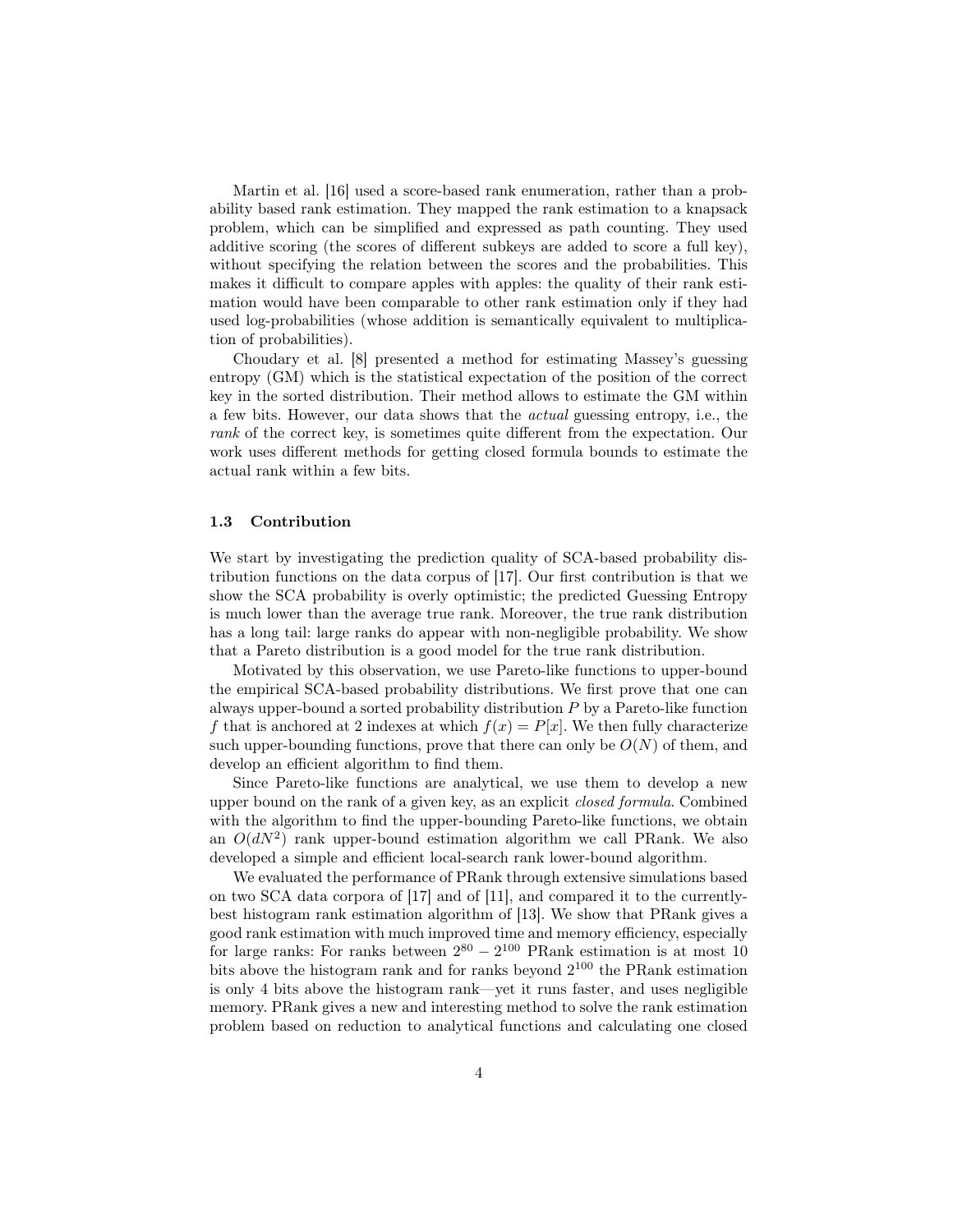

Fig. 1. The cdf of average SCA-predicted probability distribution *P<sup>i</sup>* (blue), trueprobability distribution  $P_i^*$  (red) and Pareto distribution (green) versus the true rank.

formula hence using negligible time and space. It is therefore a useful addition to the SCA evaluator's toolbox.

# 2 Motivation for the PRank algorithm

### 2.1 The Data Corpus

Probabilistic side channel attacks such as template attacks [7] produce a probability distribution for each subkey, interpreted as the probability that a particular subkey value is correct. In our study, we used the data of Oren, Weisse and Wool in [17]. Within this data, there are 936 probability distribution sets gathered from a specific SCA. The SCA of [17] was against AES [1] with 128 bits keys. The attack grouped the key bits into 4 32-bit subkeys, and hence its output probability distributions are over these 32-bit values. Each set in the corpus, consists of the correct secret key and 4 distributions, one per sub-key. The distributions are sorted in non-increasing order of probability. The SCA of [17] discards subkey candidates it finds to be unacceptable hence the probability distributions all have much fewer than 2 <sup>32</sup> values: the distribution length *N* is at most  $2^{17}$ . This means that the largest rank that the data could predict is  $N^4 \approx 2^{68}$ .

#### 2.2 Modeling the SCA-Distributions by Pareto Distributions

Assume that the SCA-distribution  $P_i$  for a subkey  $x_i$ , is sorted in decreasing order, hence  $P_i[j]$  is the SCA probability that the correct value for subkey  $x_i$ has rank *j*. However, for the data corpus we also know the true rank *r <sup>∗</sup>* of the correct value for each subkey  $x_i$ , according to the order implied by  $P_i$ . Thus we can calculate the true rank probability distribution: let  $P_i^*$ <sup> $[r]$ </sup> be the frequency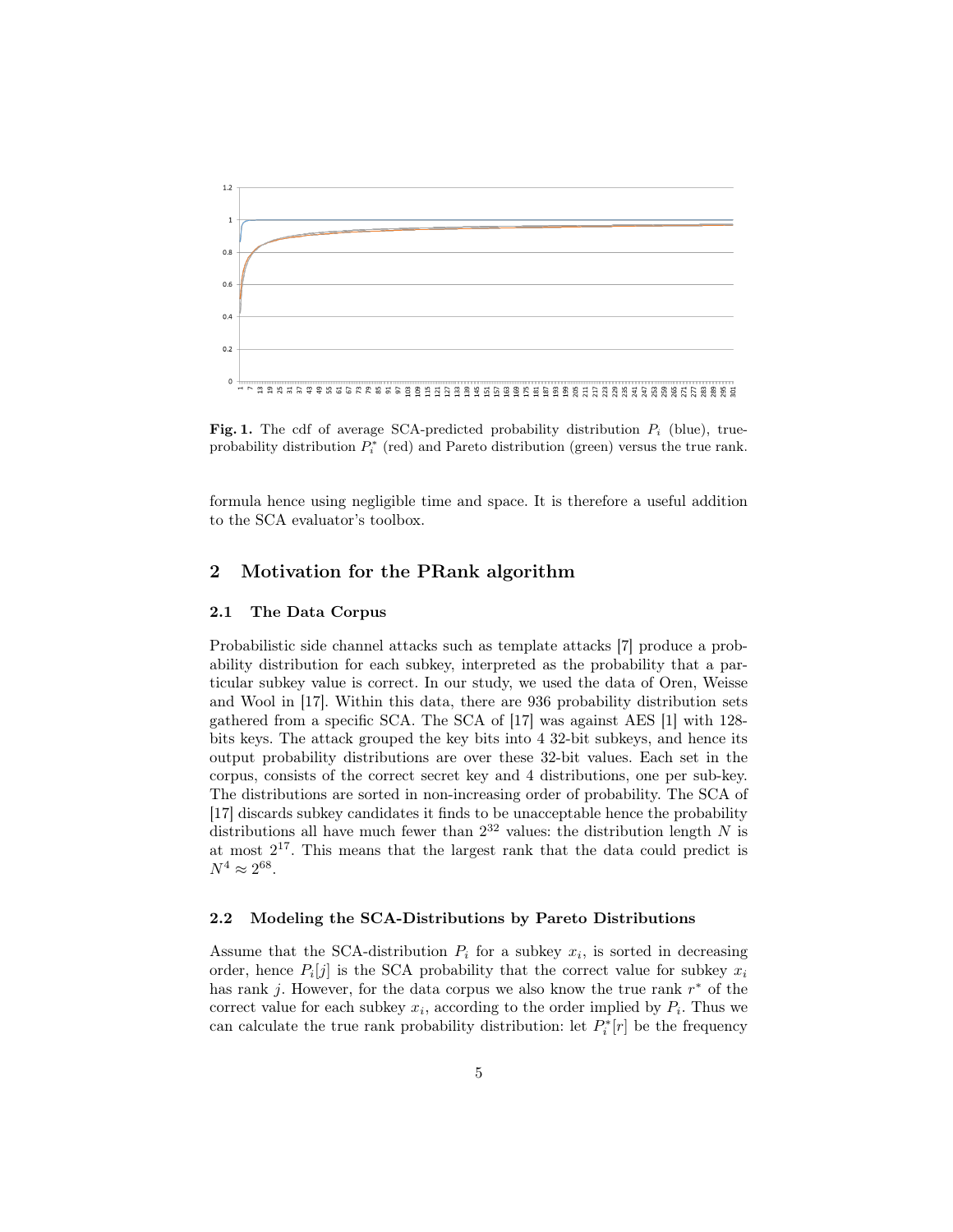of subkey values such that the subkey at position *r* according to the SCA-order is the correct subkey.

Figure 1 shows the average SCA-predicted probability distribution *P<sup>i</sup>* (averaged over all  $936 \times 4$  distributions) versus the true rank distribution  $P_i^*$ , using the data of [17].

The figure shows that the SCA distribution is too optimistic: the cumulative distribution function (cdf) of  $P_i$  grows much faster than that of  $P_i^*$ . This also leads to a significant difference in the guessing entropy [21], (also called Massey's guessing entropy [8]) with  $G(X) = 1.2$  using the SCA-predicted distribution compared to  $G(X) = 135$  for the true rank probability distribution  $P_i^*$ . This also means that using the terminology of [8], for the SCA in [17] there is a significant gap between the GM and the GE.

Further, we can see that the true distribution has a long tail: large ranks do appear with non-negligible probability. A good distribution which models longtail distributions is the Pareto distribution [3]. If *X* is a random variable with a Pareto distribution parameterized by constants  $a > 0$  and  $\alpha > 0$ , then the pdf is given by  $f_X(x) = a/x^\alpha$ , for  $x \ge 1$ .

The usual definition of a Pareto distribution requires  $\alpha > 1$ , or even  $\alpha > 2$ (so the expectation  $E(X)$  is well defined), and *a* is set to ensure  $\int f_X(x)dx = 1$ .

In order to model the true rank distribution by a Pareto distribution, we wish to find parameters that lead its expectation to equal the guessing entropy of the true rank distribution, 135, by solving the following equations:

$$
\sum_{x=1}^{N} f_X(x) = \sum_{x=1}^{N} \frac{a}{x^{\alpha}} = 1
$$

and

$$
E(X) = \sum_{x=1}^{N} x \cdot f_X(x) = \sum_{x=1}^{N} \frac{a}{x^{\alpha - 1}} = 135.
$$

By local search we solve for  $\alpha$  and the normalization coefficient  $a$ , and we obtain  $\alpha = 1.575$ , and  $a = 0.424$ . Figure 1 also shows a cdf curve for this Pareto distribution demonstrating the fit: it is almost completely obscured by the true distribution curve.

This observation has led us to our new method to estimate the rank of a given key. Pareto distributions have convenient analytical properties that allow closed formulas, and as we have seen, seem to offer good models for the real distributions.

# 3 Upper Bounds on the Rank

Throughout the paper we always assume that the probability distributions  $P_i$  are sorted in decreasing order: e.g.,  $P_i[1]$  is the probability of the most likely value for subkey *i*. For notational convenience when we discuss a key  $k = (k_1, ..., k_d)$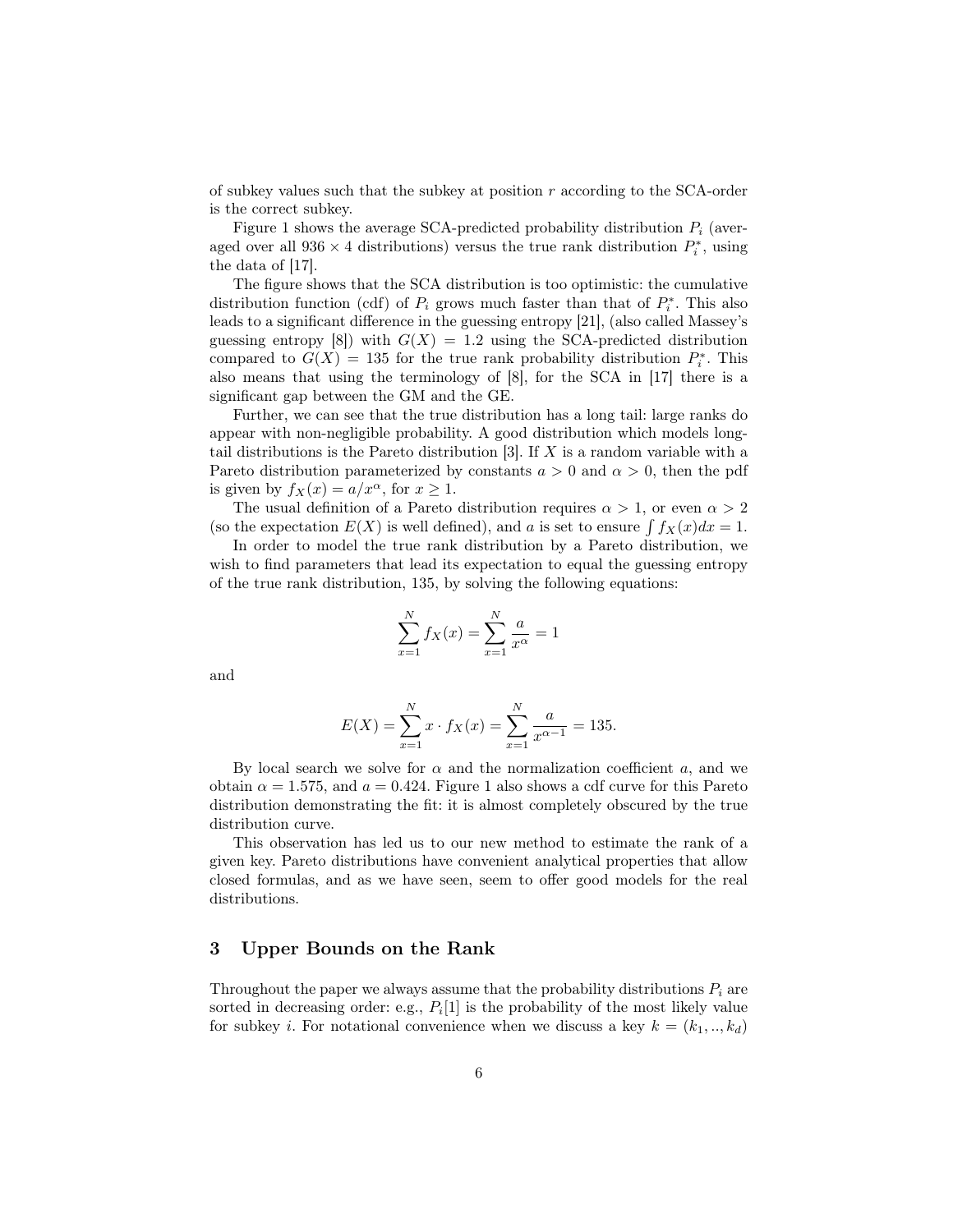we mean that  $k_i$  is the rank, in the sorted distribution  $P_i$ , of the relevant subkey value.

Definition 1 (*Rank*(*k ∗* )). *Let d non-increasing subkey probability distributions P*<sub>i</sub> for  $1 \le i \le d$  *and the correct key*  $k^* = (k_1, ..., k_d)$  *be given. Let*  $p^* = P_1[k_1] \cdot$ *... · Pd*[*kd*] *be the probability of the correct key. Then, define Rank*(*k ∗* ) *to be the number of keys*  $(x_1, ..., x_d)$  *s.t.*  $P_1[x_1] \cdot ... \cdot P_d[x_d] \geq p^*$ .

#### 3.1 The Box Bound

Given the correct key  $k^*$ , we start with an observation restricting the search space in which key candidates with probabilities below *p ∗* may be found.

**Theorem 1.** Let *d* non-increasing subkey probability distributions  $P_i$  for  $1 \leq i \leq j$ *d be given and let the correct key be*  $k^* = (k_1, ..., k_d)$ *. Let*  $p^* = P_1[k_1] \cdot ... \cdot P_d[k_d]$ *be the probability of the correct key. Then, it holds that all the keys*  $(x_1, ..., x_d)$ s.t.  $P_1[x_1] \cdot ... \cdot P_d[x_d] \geq p^*$  have subkeys in the range  $1 \leq x_i \leq n_i^*$  where  $n_i^* = max_{1 \leq l \leq N} \{ l : P_i(l) \cdot \prod_{j \neq i} P_j(1) \geq p^* \}.$ 

**Proof:** For any dimension *i*, if we choose the most likely value in all dimensions  $j \neq i$ , we can find the minimum probability in dimension *i* that still fulfills the condition  $P_1[x_1] \cdot ... \cdot P_d[x_d] \geq p^*$ . Therefore, any index *l* s.t.  $P_i(l)$  is smaller than this minimum probability will never be part of a key whose probability is higher than or equal to  $p^*$ . Since  $P_j$  is non-increasing, the most likely value is at index 1, hence for all dimensions  $j \neq i$ , the most likely value has probability  $P_i(1)$ . We look for the farthest index *l* in dimension *i* such that the product  $P_i(l) \cdot \prod_{j \neq i} P_j(l)$  is still higher than or equal to  $p^*$ . Therefore, the number of subkey indexes for dimension *i* that are needed in order to compute the rank of a key whose probability *p ∗* is

$$
n_i^* = \max_{1 \leq l \leq N} \{ l : P_i(l) \cdot \prod_{j \neq i} P_j(1) \geq p^* \}.
$$

This bound  $n_i^*$  can be easily computed in  $O(\log N)$  time using a binary search. Theorem 1 gives us an upper bound on the rank of the correct key, that is tighter than the trivial bound of [23]:

Corollary 1. *(Box Upper Bound) Given d non-increasing subkey probability distributions*  $P_i$  *for*  $1 \leq i \leq d$  *then, the rank of the correct key*  $k^* = (k_1, ..., k_d)$ *whose probability p ∗ is*

$$
Rank(k^*) \le \prod_{i=1}^d n_i^* - \prod_{i=1}^d (n_i^* - k_i).
$$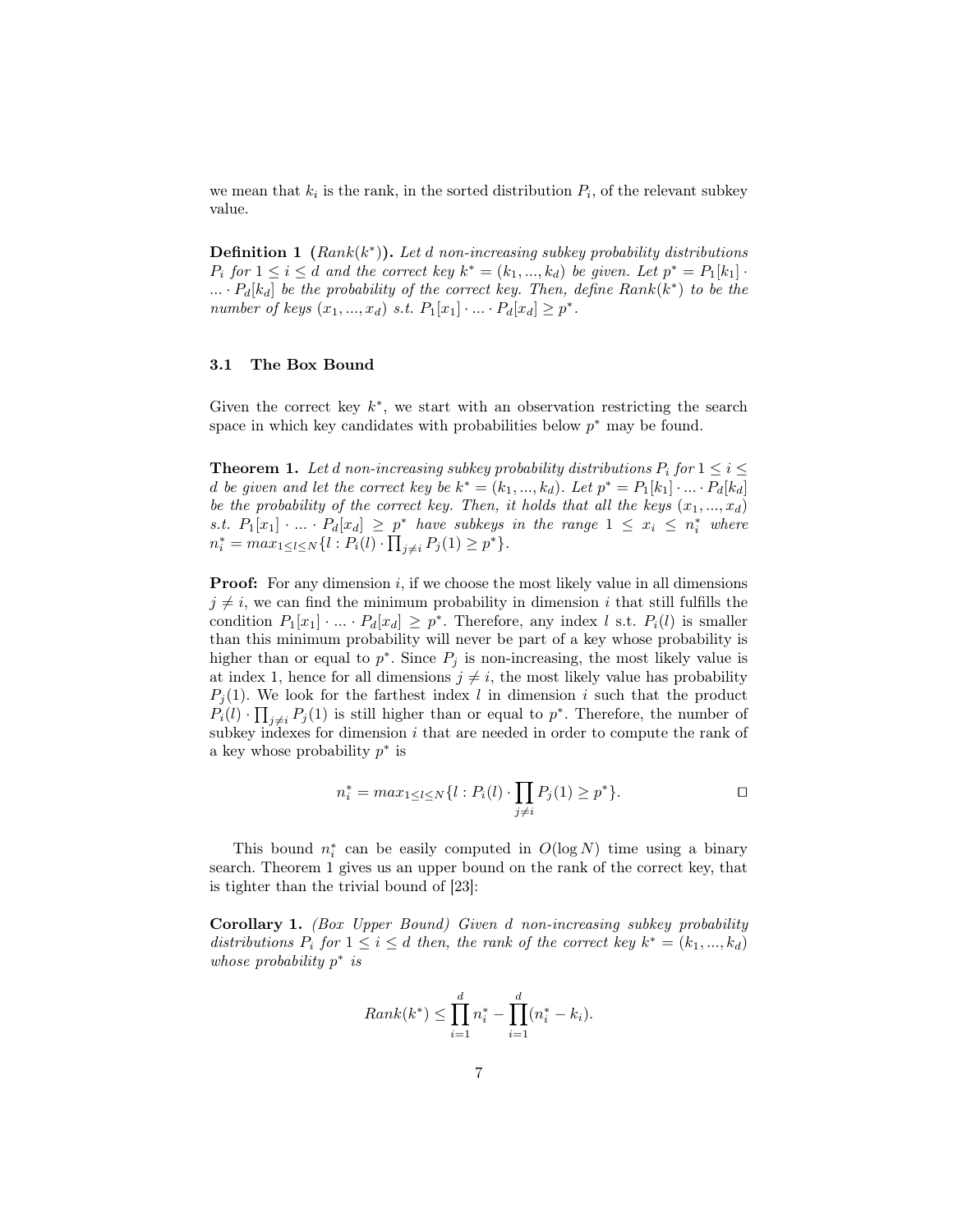# 3.2 Upper Bound Functions

As we shall see in Section 4, our general idea is to upper bound each subkey's probability distribution  $P_i$  by an integrable function  $f_i$ , such that  $P_i[j] \leq f_i(j)$ for all  $1 \leq j \leq N$ . Then, given the correct key  $k^* = (k_1, ..., k_d)$  and using analytical methods, we can estimate the rank of *k ∗* by a closed formula. To do this, let us first define  $Rank_f(k^*)$ :

Definition 2. *A function is an upper bound function f of a sorted probability distribution P of size N if for all*  $j = 1, ..., N$ ,  $P[j] \leq f(j)$ .

Definition 3 (*Rank<sup>f</sup>* (*k ∗* )). *Given d non-increasing subkey probability distributions*  $P_i$  *and their corresponding d upper bound functions*  $f_i$  *s.t.*  $P_i[j] \leq f_i(j)$ *for all*  $1 \leq i \leq d$  *and*  $1 \leq j \leq N$ *, and let the correct key be*  $k^* = (k_1, ..., k_d)$ *.*  $Let p^* = P_1[k_1] \cdot ... \cdot P_d[k_d]$  be the probability of the correct key. Then, define  $Rank_f(k^*)$  to be the number of keys  $(x_1,...,x_d)$  s.t.  $f_1(x_1) \cdot ... \cdot f_d(x_d) \geq p^*$ .

**Proposition 1.** *Given d subkey probability distributions*  $P_i$  *and their d upperbound functions*  $f_i$  *and given the correct key*  $k^* = (k_1, ..., k_d)$  *and its probability*  $p^* = P_1[k_1] \cdot ... \cdot P_d[k_d]$ , it holds that  $Rank(k^*) \leq Rank_f(k^*)$ 

**Proof:** Let the sets  $R$  and  $R_f$  be defined as follows:

$$
R = \{(x_1, ..., x_d) \mid \prod_{i=1}^d P_i[x_i] \ge p^*\}
$$
  

$$
R_f = \{(x_1, ..., x_d) \mid \prod_{i=1}^d f_i(x_i) \ge p^*\}
$$

For each  $(x_1, ..., x_d) \in R$ , it holds that  $\prod_{i=1}^d P_i[x_i] \geq p^*$ . Since  $f_i(x_i) \geq P_i[x_i]$ for each  $i \in [1, ..., d]$ , it holds

$$
\prod_{i=1}^d f_i(x_i) \ge \prod_{i=1}^d P_i[x_i]
$$

therefore

$$
\prod_{i=1}^d f_i(x_i) \ge p^*
$$

and therefore  $(x_1, ..., x_d) \in R_f$ .

Our idea is to calculate  $Rank_f(k^*)$  of the correct key  $k^*$  whose probability is *p ∗* , by integrating the volume under the manifold derived by the *d* upper bound functions  $\tilde{f}_i$ , subject to the isotropic curve defined by  $\prod_{i=1}^d f_i(x_i) \geq p^*$ :

$$
Rank(k^*) \leq Rank_f(k^*) \leq \int \cdots \int \limits_{\substack{0 \leq x_1, \ldots, x_d \leq N, \\ \prod_{i=1}^d f_i(x_i) \geq p^*}} 1 \, dx_1 \ldots dx_d.
$$
 (1)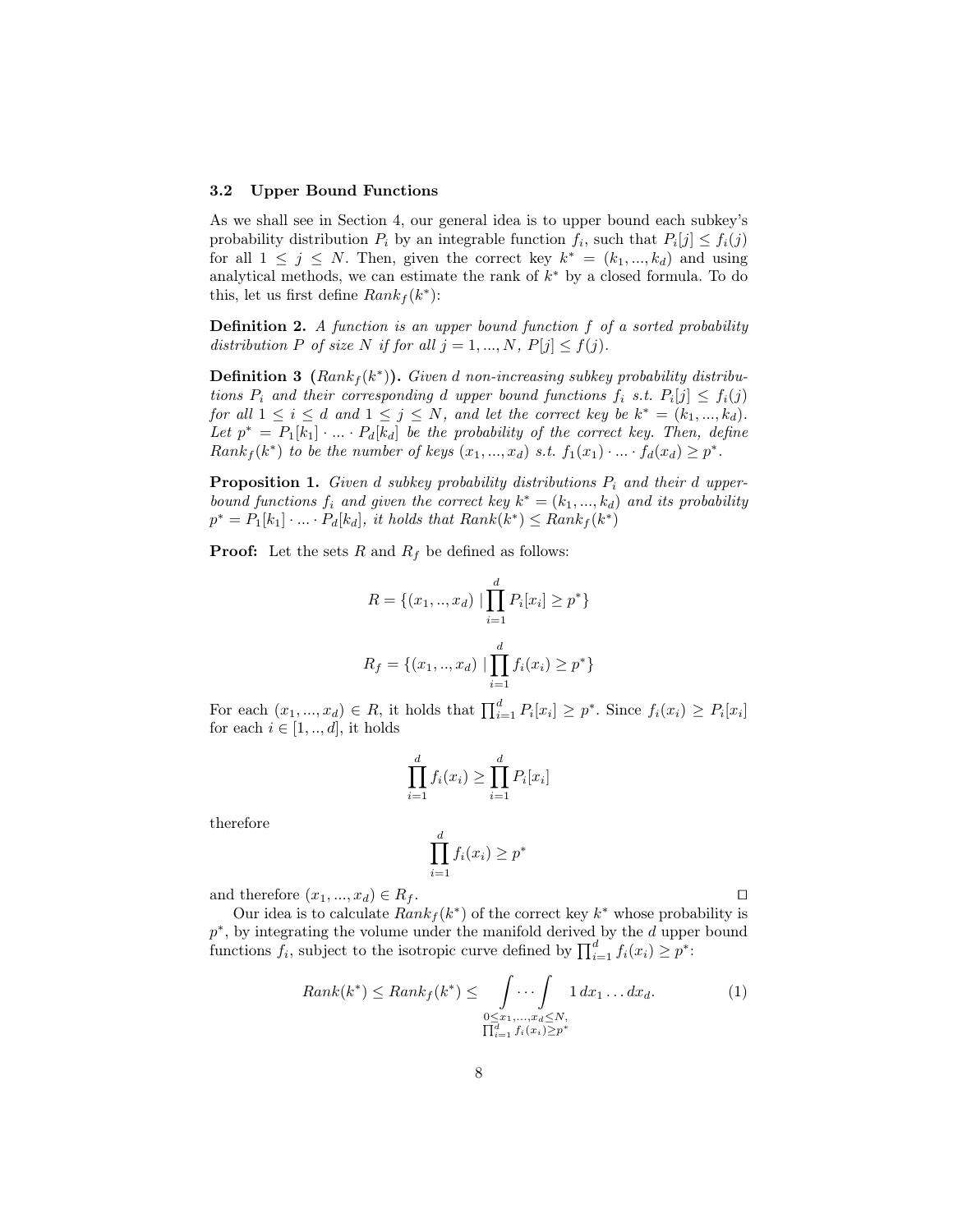#### 3.3 Pareto-like Functions

Following Section 2, we decided to choose the integrable upper-bound functions to be Pareto distributions. However, for an upper bound function we do not need to have an actual probability distribution. Therefore we focus on Paretolike functions, without the requirement that  $\int f(x)dx = 1$  and without the requirement that  $\alpha > 1$ .

**Definition 4.** *A function*  $f(x)$  *is Pareto-like if*  $f(x) = a/x^{\alpha}$  *for some*  $a > 0$ *and*  $\alpha \geq 0$ *.* 

Given a probability distribution *P* we find it useful to consider *anchored* Pareto-like functions, that are defined by two indexes  $l < r$ , as follows.

**Definition 5.** Let P be a distribution, and let indexes  $1 \leq l \leq r \leq N$  be given. *Then a function*  $f(x)$  *is anchored at l,r if*  $f(l) = P[l]$  *and*  $f(r) = P[r]$ *. We call the indexes l, r the* anchors *of f.*

**Lemma 1.** Let P be a distribution, and let indexes  $1 \leq l \leq r \leq N$  be given. *Let*  $\alpha = \log_{r/l}(P[l]/P[r])$  *and let*  $a = P[r]r^{\alpha}$ *, or equivalently,*  $a = P[l]l^{\alpha}$ *. Then*  $f(x) = a/x^{\alpha}$  *is the unique Pareto-like function that is anchored at l, r.* 

### 3.4 The Existence of Pareto-like Upper Bound Functions

Proposition 2. *Given a sorted non-increasing probability distribution P, there exists an index*  $r > 1$  *such that the Pareto-like function*  $f(x)$  *that is anchored at* 1*, r is an upper bound function.*

**Proof:** Let  $f^{\alpha,a} = a/x^{\alpha}$  be a Pareto-like function with parameters  $\alpha$  and  $a$ . Since  $P$  is a sorted non-increasing probability distribution,  $P[1]$  is greater than or equal to any other  $P[j]$  for  $1 \leq j \leq N$ . Therefore, a trivial Pareto-like upper bound function for *P* is  $f^{0,P[1]}(x) = P[1]$ . If  $P[2] = P[1]$  then  $f^{0,P[1]}(x)$  fulfills the requirements with anchors 1,2.

Else, we shall construct a upper-bound function  $f^{\alpha,P[1]}$ , that is anchored at 1, *r* for some  $r > 1$ . Given any index  $r > 1$  and the value  $P[r]$ , let  $\alpha_r =$  $\log_r(P[1]/P[r])$ . Then, the function  $f^{\alpha_r,P[1]}(x) = P[1]/x^{\alpha_r}$  is the unique Paretolike function that is anchored at 1, r. Hence we need to find  $1 < r \leq N$  s.t.  $f^{\alpha_r, P[1]}(x)$  is an upper-bound function:  $f^{\alpha_r, P[1]}(x) \geq P[x]$  for all  $1 \leq x \leq N$ . For a fixed index  $r > 1$ , the function  $g(\alpha) = f^{\alpha, P[1]}(r) = P[1]/r^{\alpha}$  for  $\alpha \ge 0$  is monotone decreasing, with  $g(0) = P[1]$ . Clearly  $g(\alpha_r) = P[r]$ , hence for all  $0 \leq$  $\alpha \leq \alpha_r$  we have  $f^{\alpha, P[1]}(r) \geq P[r]$ . Let  $\alpha^* = \min_r {\alpha_r}$  and let  $r^* = \arg\min_r {\alpha_r}$ *r* be the minimal index at which  $\alpha^*$  is achieved. Then,  $f^{\alpha^*,P[1]}$  is an upper bound function for *P* which obeys  $f^{\alpha^*,P[1]}(1) = P[1]$  and  $f^{\alpha^*,P[1]}(r^*) = P[r^*]$  - at all other indices  $r \neq 1$ ,  $r \neq r^*$  we have  $\alpha^* \leq \alpha_r$  by definition, so  $f^{\alpha^*,P[1]}(r) =$  $g(\alpha^*) \ge g(\alpha_r) = P[r]$ .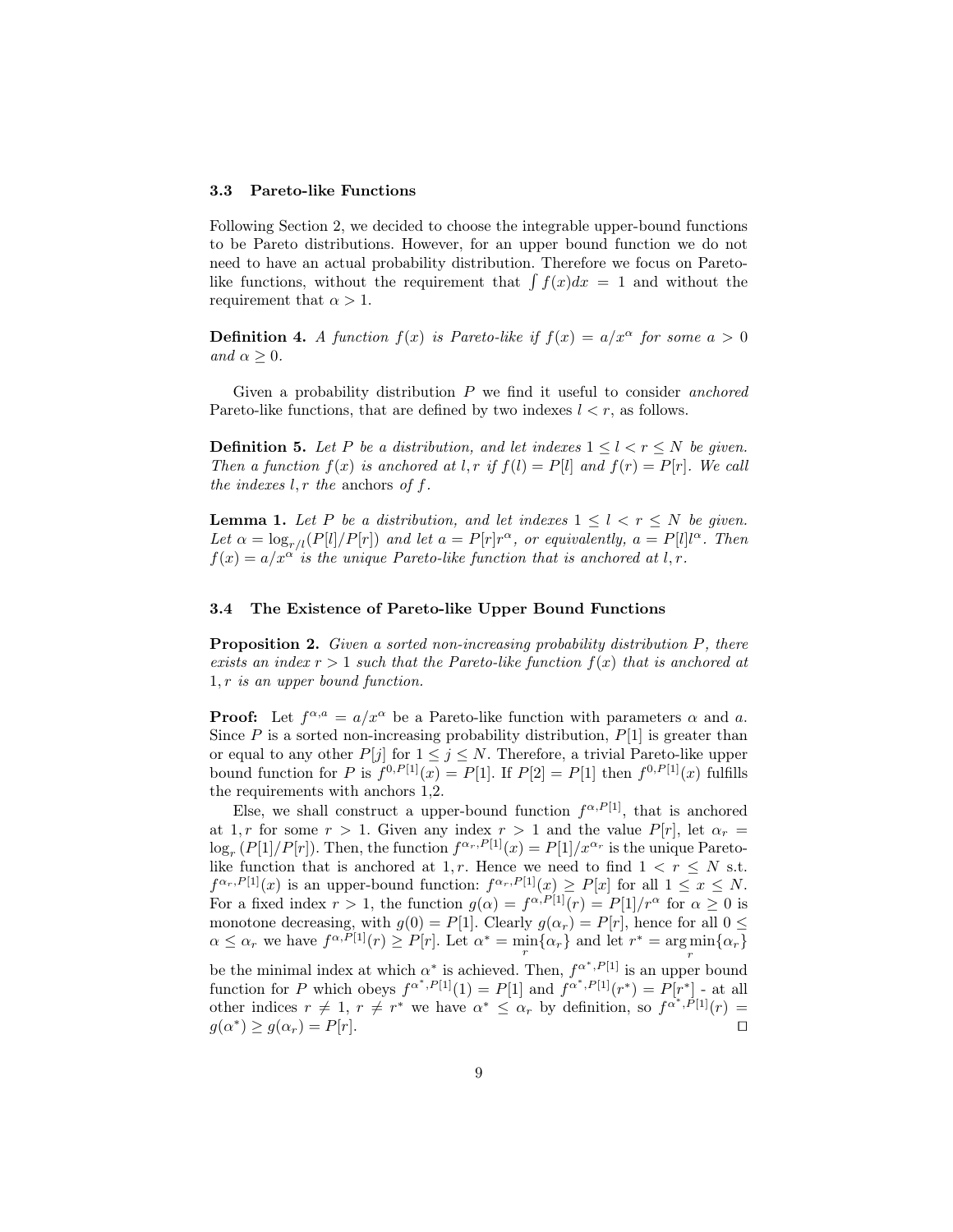#### 3.5 Efficient Search for Pareto-like Upper Bound functions.

In this section we prove a complete characterization of all the different Paretolike upper bound functions that are anchored to indexes of the distribution *P*. This characterization is described by the following theorem:

Theorem 2. *Given a non-increasing sorted probability distribution P, there exist*  $m \leq N$  *indexes*  $t_1, \ldots, t_m$  *such that every unique Pareto-like upper bound function for P that is anchored at some*  $l < r$  *obeys*  $l = t_j$  *and*  $r = t_{j+1}$  *for some*  $1 \leq j \leq m$ *.* 

Proof: We prove this theorem using induction. The base case is Proposition 2, which shows that  $t_1 = 1$ , and whose proof describes how to find  $t_2 = r$ .

For the induction step we assume that we have a Pareto-like upper bound function *f* that is anchored at indexes *l, r*. We prove that if there exists another Pareto-like upper bound function  $\hat{f} \neq f$  that is anchored at  $\hat{l}, \hat{r}$  s.t.  $\hat{l} > l$  then there exists some  $r < t \leq \hat{l}$  s.t. the Pareto-like function anchored at *r*, *t* is an upper-bound function for *P*.

We shall prove this in 3 steps: in Theorem 3 we prove that the anchors of *f* and  $\hat{f}$  cannot be nested. In Theorem 4 we prove that if the anchors of  $f$  and  $\hat{f}$ are interleaved then the intermediate anchors coincide, i.e.,  $t = r = \hat{l}$ . Finally in Theorem 5 we prove that if the anchors of f and  $\hat{f}$  obey  $r < \hat{l}$  then the required *t* exists and obeys  $t \leq l$ .

To prove these theorems, we first state two simple lemmas, and prove Propositions 3 and 4 showing that two different Pareto-like upper bound functions can "share" only their left anchors *l*, or only their right anchor *r*, but not both.

**Lemma 2.** Let  $f_1 = a/x^{\alpha}$  and  $f_2 = b/x^{\beta}$  be Pareto-like functions s.t.  $\alpha > \beta$ . *Then,*  $f_1(x) = f_2(x)$  *only at the crossover point*  $x_c = (a/b)^{\alpha-\beta}$ .

**Lemma 3.** Let  $f_1 = a/x^{\alpha}$  and  $f_2 = b/x^{\beta}$  be Pareto-like functions s.t.  $\alpha > \beta$ *and let*  $x_c$  *be their crossover point. Then for*  $x > x_c$   $f_1 < f_2$  *and for*  $x < x_c$  $f_2 < f_1$ .

Proposition 3. *Given a non-increasing sorted probability distribution P and a Pareto-like upper bound function f of P anchored at l, r, then any Pareto-like function*  $\hat{f} \neq f$  *that is anchored at l,*  $\hat{r}$  *s.t.*  $\hat{r} > r$  *will violate the upper bound condition at index r, i.e.,*  $\tilde{f}(r) < P[r]$ *.* 

**Proof:** Let  $f(x) = a/x^{\alpha}$  and  $\hat{f}(x) = \hat{a}/x^{\hat{\alpha}}$  be defined as above, "sharing" the anchor *l*. Since *f* is a Pareto-like upper bound function  $f(\hat{r}) \geq P[\hat{r}]$ . By definition  $P[\hat{r}] = \hat{f}(\hat{r})$ , therefore  $f(\hat{r}) \geq \hat{f}(\hat{r})$ , which is equivalent to

$$
a \cdot \hat{r}^{\hat{\alpha}} \ge \hat{a} \cdot \hat{r}^{\alpha}.
$$

Substituting  $a = P[l] \cdot l^{\alpha}$  and  $\hat{a} = P[l] \cdot l^{\hat{\alpha}}$  for the same *l* we get

 $\hat{r}^{\hat{\alpha}-\alpha} \geq l^{\hat{\alpha}-\alpha}$ .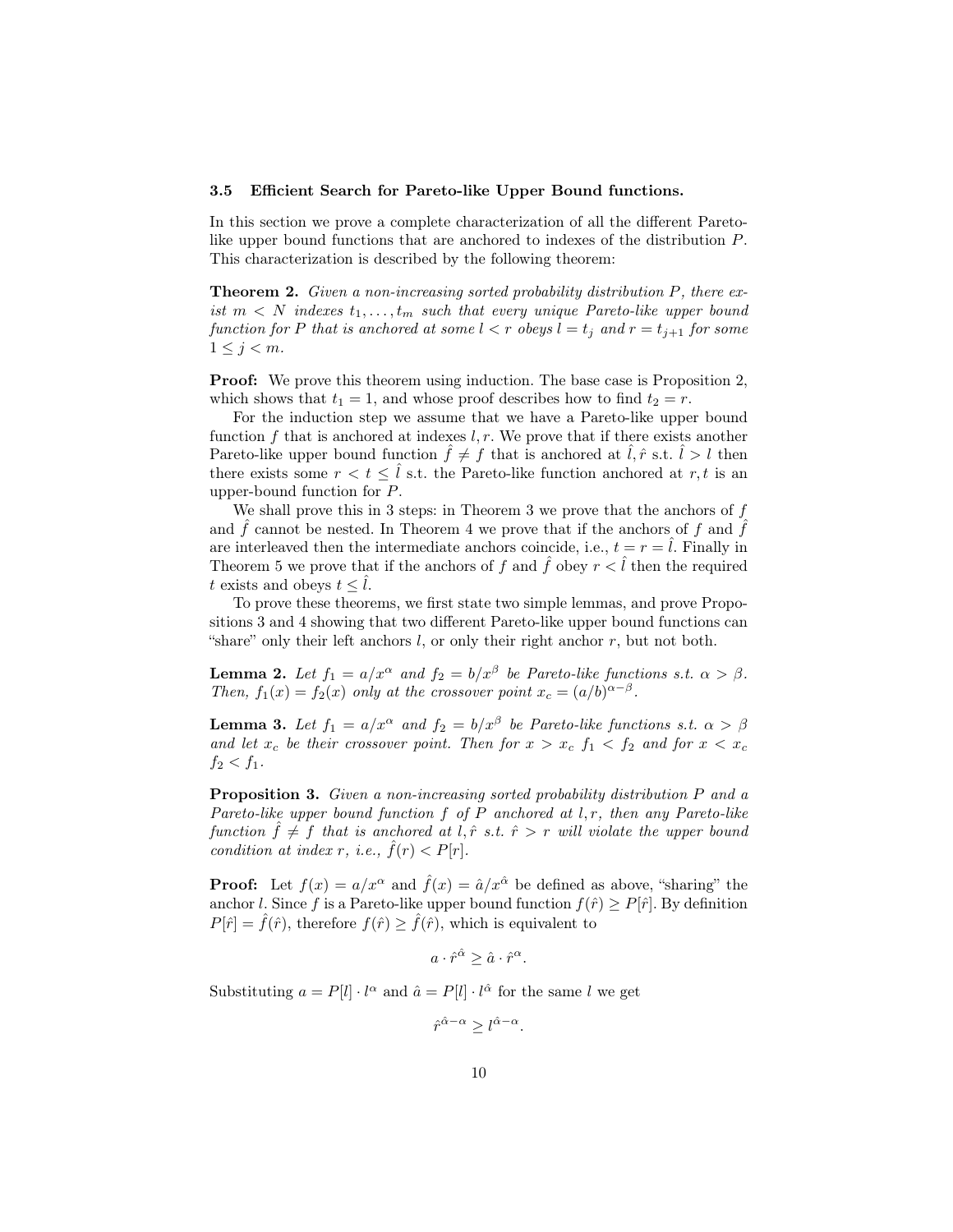Since  $\hat{r} \geq l$ , we get  $\hat{\alpha} > \alpha$ . Since  $P[r] = f(r)$  by definition, in order to prove  $P[r] > \hat{f}(r)$ , it suffices to prove  $f(r) > \hat{f}(r)$ , which is equivalent to

$$
\hat{a} \cdot r^{\alpha} < a \cdot r^{\hat{\alpha}}.
$$

By substituting  $a = P[l] \cdot l^{\alpha}$  and  $\hat{a} = P[l] \cdot l^{\hat{\alpha}}$  we get the equivalent inequality

$$
l^{\hat{\alpha} - \alpha} < r^{\hat{\alpha} - \alpha},
$$

which holds since  $l < r$  and  $\hat{\alpha} > \alpha$ .  $\Box$ 

Proposition 4. *Given a non-increasing sorted probability distribution P and a Pareto-like upper bound function f of P anchored at l, r, then any Pareto-like function*  $\hat{f} \neq f$  *that is anchored at*  $\hat{l}$ *, r for some*  $\hat{l}$   $\leq l$  *will violate the upper bound condition at index l, i.e.,*  $f(l) < P[l]$ .

Proof: Analogous to that of Proposition 3.

Theorem 3. *(No nested anchors). Let P be a non-increasing sorted probability distribution and let two index pairs*  $l < r$  *and*  $\hat{l} < \hat{r}$  *s.t.*  $l \leq \hat{l} < \hat{r} \leq r$ . There *cannot exist two Pareto-like upper bound functions*  $f \neq \hat{f}$  *s.t. f is anchored at*  $l, r$  and  $\hat{f}$  *is anchored at*  $l, \hat{r}$ *.* 

Proof: From Proposition 3, we see that there cannot exist two different Paretolike upper bound functions  $f, \hat{f}$  s.t.  $f(l) = P[l] = \hat{f}(l)$  (i.e., the crossover point is at *l*) but  $f(r) = P[r]$  and  $\hat{f}(\hat{r}) = P[\hat{r}]$  for  $r < \hat{r}$ . In the same way, from Proposition 4 we see that there cannot exist two different Pareto-like upper bound functions  $f, \hat{f}$  s.t.  $f(r) = P[r] = \hat{f}(r)$  (i.e., the crossover point is at *r*) but  $f(l) = P[l]$  and  $\hat{f}(\hat{l}) = P[\hat{l}]$  for  $l < \hat{l}$ . Therefore the only option is that  $l < \hat{l} < \hat{r} < r$ . However, this option also cannot exist since then we get

$$
\hat{f}(l) \ge P[l] = f(l), \quad f(\hat{l}) \ge P[\hat{l}] = \hat{f}(\hat{l}),
$$
  
\n $f(\hat{r}) \ge P[\hat{r}] = \hat{f}(\hat{r}), \quad \hat{f}(r) \ge P[r] = f(r).$ 

However, since  $f \neq \hat{f}$  at least 3 of these 4 inequalities must be sharp, which means we need to have at least two crossover points, contrary to Lemma 2. *⊓⊔*

Theorem 4. *(Interleaved anchors). Let P be a non-increasing sorted probability distribution and let two index pairs*  $l < r$  *and*  $\hat{l} < \hat{r}$  *be such that*  $l < \hat{l} < r < \hat{r}$ *and s.t. there exist two different Pareto-like upper bound functions, f anchored at l, r and*  $\hat{f}$  *anchored at*  $\hat{l}, \hat{r}$ *. Then,*  $l < \hat{l} = r < \hat{r}$ *.* 

**Proof:** From properties of  $f$  and  $\hat{f}$ , it holds that:

$$
\hat{f}(l) \ge P[l] = f(l), \quad f(\hat{l}) \ge P[\hat{l}] = \hat{f}(\hat{l}), \n\hat{f}(r) \ge P[r] = f(r), \quad f(\hat{r}) \ge P[\hat{r}] = \hat{f}(\hat{r}).
$$
\n(2)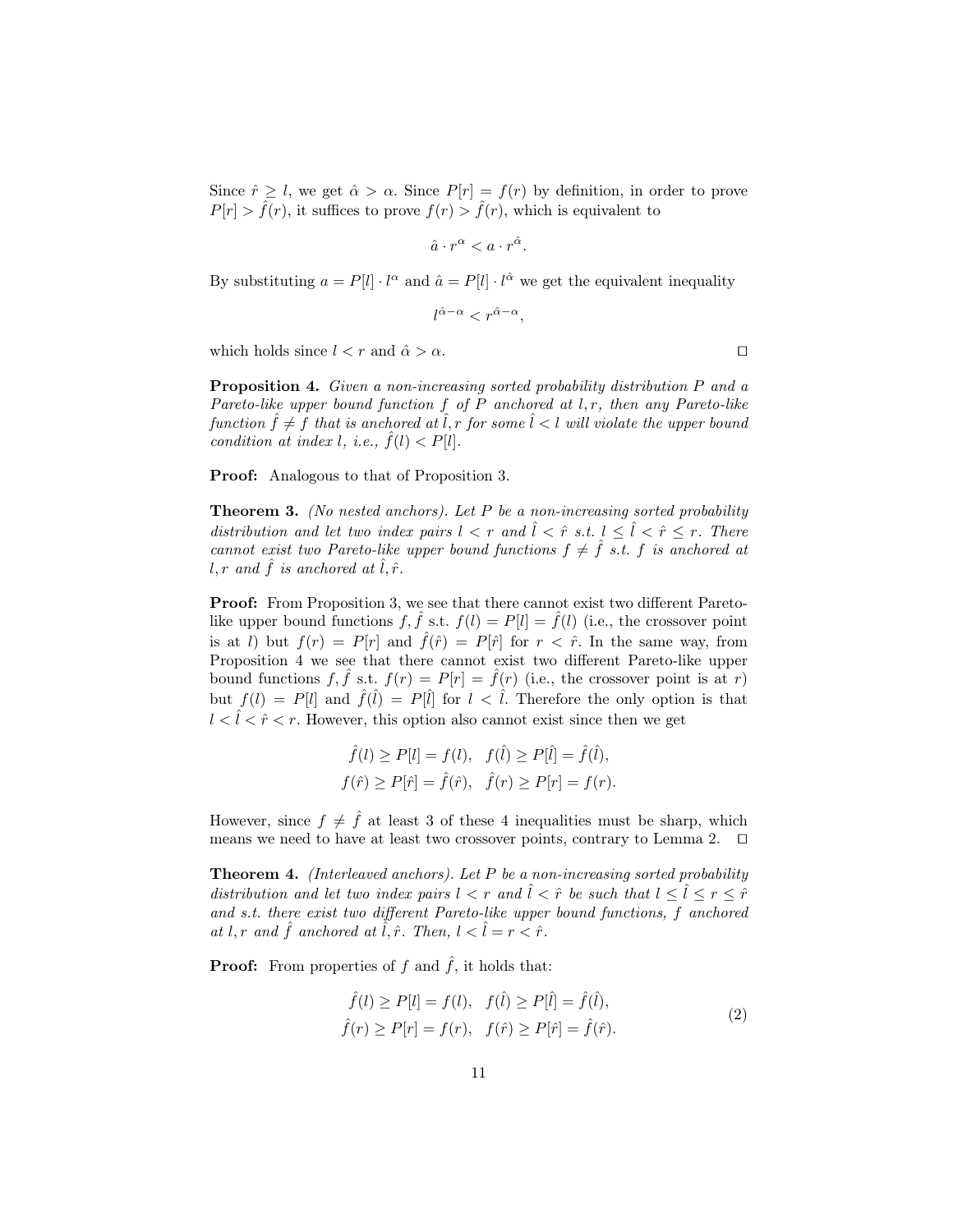In other words, we get  $f(l) \leq \hat{f}(l)$ ,  $f(\hat{l}) \geq \hat{f}(\hat{l})$ ,  $f(r) \leq \hat{f}(r)$  and  $f(\hat{r}) \geq \hat{f}(\hat{r})$ . Notice that  $f$  and  $\hat{f}$  are different, therefore they have a single crossover point. To obtain a contradiction, assume that  $l < \hat{l} < r < \hat{r}$ . If two or more of the inequalities in Equation (2) are equalities then  $f \equiv \tilde{f}$ , contrary to the premise. Therefore at least 3 of the inequalities in Equation (2) are sharp. However since  $f \neq \hat{f}$  there is a unique crossover point  $x_c$  between them, and regardless of where  $x_c$  is located with respect to  $l, l, r, \hat{r}$ , there will be two indices  $u, v \in$  $\{l, l, r, \hat{r}\}\$ either to its left or to its right, such that  $f(u) > f(u)$  and  $f(v) < f(v)$ , contradicting Lemma 2. Therefore at least two indices need to be equal to each other. From Proposition 3 we have that there cannot exist two upper bound Pareto-like functions f and f such that  $f(l) = P[l] = \overline{f}(l)$  (i.e., the crossover point is at *l*) but  $f(r) = P[r]$  and  $\hat{f}(\hat{r}) = P[\hat{r}]$  for  $r < \hat{r}$ . Therefore *l* cannot be equal to  $\hat{l}$ . In the same way, Proposition 4 shows that there cannot exist two Pareto-like upper bound functions *f* and *f* such that  $f(r) = P[r] = f(r)$  (i.e., the crossover point is at *r*) but  $f(l) = P[l]$  and  $\hat{f}(\hat{l}) = P[\hat{l}]$  for  $l < \hat{l}$ . Therefore, *r* cannot be equal to  $\hat{r}$ . Therefore, the only option is  $\hat{l} = r$ .  $\Box$ 

Theorem 5. *(Disjoint anchors). Let P be a non-increasing sorted probability distribution and let two index pairs*  $l < r$  *and*  $\hat{l} < \hat{r}$  *be such that*  $l < r \leq \hat{l} < \hat{r}$ *and s.t. there exist two different Pareto-like upper bound functions, f anchored at l, r and*  $\hat{f}$  *anchored at*  $\hat{l}$ *,*  $\hat{r}$ *. Then there exists*  $r < t \leq \hat{l}$  *such that the Pareto-like*  $function \bar{f}$  anchored at  $r, t$  *is an upper-bound function.* 

**Proof:** We prove the theorem by constructing a series of candidate functions until we find one that meets the requirements. The first candidate function  $f_1$ is the Pareto-like function that is anchored at  $r, r + 1$ . Since  $f(r) = f_1(r)$  and *f*(*r* + 1) *≥ f*<sub>1</sub>(*r* + 1) it holds that *f*<sub>1</sub>(*i*) *≥ P*(*i*) for each *i* ≤ *r* + 1. Therefore we need to check whether  $f_1(i) \geq P(i)$  for each  $i > r + 1$ . We start from  $i = r + 2$ and increase *i* until we find the first *i* that violates  $f_1$ , i.e.,  $f_1(i) < P[i]$ . If no such  $i$  is found then  $f_1$  is an upper bound and the proof is done. If such  $i$  is found, we change the candidate Pareto-like function to be  $f_2$  that is anchored at  $r, i$ . Notice that candidate  $f_2$  is an upper bound for each  $j \leq i$ , since  $f_1$  is an upper bound for each  $j \leq i$  and  $f_2(j) \geq f_1(j)$  for each  $j \in [r, i]$  and  $f_2(j) > f(j)$  for each  $j \leq r$ . Therefore we need to check whether  $f_2$  is an upper bound for  $j > i$ . We continue in the same way increasing *i* and looking for violations till  $i \leq \hat{l}$ . For each  $j \geq \hat{l}$  it holds that the current candidate Pareto-like  $f_c$  that anchored at *r*, *i* is an upper bound since  $f_c(i) \leq \hat{f}(i)$  and  $f_c(\hat{l}) \geq \hat{f}(i)$ ˆ*l*). *⊓⊔*

The combination of Theorems 3, 4 and 5 completes the proof of Theorem 2. *⊓⊔*

From Theorem 2 we get an efficient search method (Algorithm 1) to find all the different Pareto-like upper-bound functions.

For a given *l*, the algorithm finds its leftmost matching  $r > l$  so the Paretolike function anchored at *l, r* is an upper bound function, and then for the next candidate pair it sets  $l = r$ . Theorem 2 guarantees that no valid candidate pairs are missed by this skip. To do this, the algorithm starts with  $l = 1$  and  $r = 2$ . In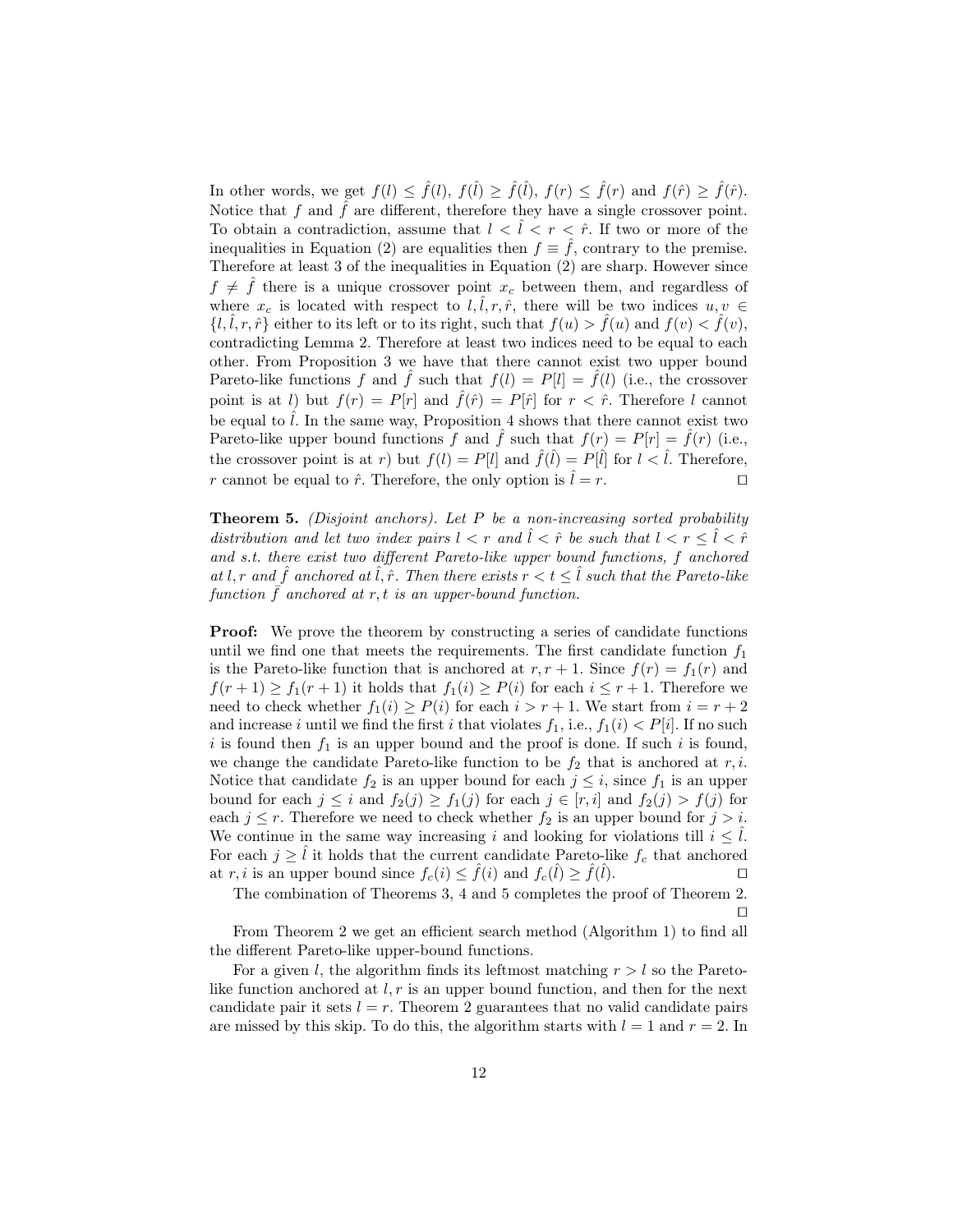Algorithm 1: The function ParetoUpperEstimation.

Input: Subkey distributions *P*. Output: A set *C* of candidate pairs. 1  $C = \emptyset$ ;  $l = 1$ ; 2 while  $(l < N)$  do  $r = l + 1;$  $4 \mid found = False;$ 5 while  $(r \leq N \text{ and found} == False)$  do 6  $\alpha = \log_{r/l}(P[l]/P[r]);$  $\sigma$  |  $a = P[l] \cdot l^{\alpha};$  $8 \mid \cdot \mid k = r;$ 9 | while  $k < N$  do 10 **d**  $d = a/k^{\alpha} - P[k];$ 11 | | if  $d > 0$  then 12 **k** = min(*N*,  $|(a/P[k])^{1/\alpha}|) + 1$ ; //  $f(k) \ge P[k]$ : jump forward 13 | | | if  $d < 0$  or  $k == N$  then 14 | | | break; 15 if *d <* 0 then 16  $r = k$ ; // violation of upper bound: switch to  $(l, k)$ 17 | else 18 *found* =  $True;$ 19 **c**  $\vert$  **c**  $\vert$  **c**  $\vert$  **c**  $\vert$  **c**  $\vert$  **c**  $\vert$  **c**  $\vert$  **c**  $\vert$  **c**  $\vert$  **c**  $\vert$  **c**  $\vert$  **c**  $\vert$  **c**  $\vert$  **c**  $\vert$  **c**  $\vert$  **c**  $\vert$  **c**  $\vert$  **c**  $\vert$  **c**  $\vert$  **c**  $\vert$  **c**  $\vert$  **c**  $\vert$  **c**  $\vert$  **c**  $\vert$  **c**  $20$  | |  $l = r$ ; 21 return C;

order to check whether this pair defines a Pareto-like upper bound the algorithm iterates over all  $k \geq r$ .

Rather than test all values of  $k \geq r$ , in order to speed up the calculation, if  $f_{l,r}(k) \geq P[k]$ , i.e.,  $d > 0$  (line 11), the algorithm "jumps forward". It calculates the intersection point between the candidate Pareto function and  $P[k]$ , i.e., the *k*<sup>*l*</sup> such that  $a/k'$ <sup> $\alpha$ </sup> = *P*[*k*] (line 12) and "jumps" to this *k*'. The reason this jump is valid is as follows: For each  $h \in [k, k']$ ,  $P[k] \geq P[h] \geq P[k']$  and for each  $t \in [k, k'], a/k^{\alpha} \ge a/t^{\alpha} \ge a/k'^{\alpha}$ . Since  $a/k'^{\alpha} = P[k]$  it holds  $a/t^{\alpha} \ge P[h]$ , for each  $t \in [k, k']$  and  $h \in [k, k']$ . Therefore  $f_{l,k}$  is guaranteed to be an upper bound for each  $h \in [k, k']$  and we only need to check whether it is an upper bound beyond  $k'$ , therefore  $k$  is updated to be  $k'$  (line 12).

If  $d < 0$  (line 15), the algorithm finds the first violation, i.e.,  $P[k] > f_{l,r}(k)$ , therefore, it stops on this  $k$ . Since  $k$  is a violation index, all the pairs  $(l, t)$  such that *t < k* do not anchor Pareto-like upper bounds: clearly any such (*l, t*) anchors a Pareto-like function with a violation at *k*. Therefore, the next candidate for the leftmost matching  $r > l$  is k and we only need to check whether  $f_{l,k}$  is also an upper bound for the indices  $t > k$ . So the algorithm sets  $r$  to  $k$  (line 16) and repeats till it finds a Pareto-like upper bound. Then, the algorithm sets the *l* of the next pair to be *r*, according to Theorem 2, and continues in the same way.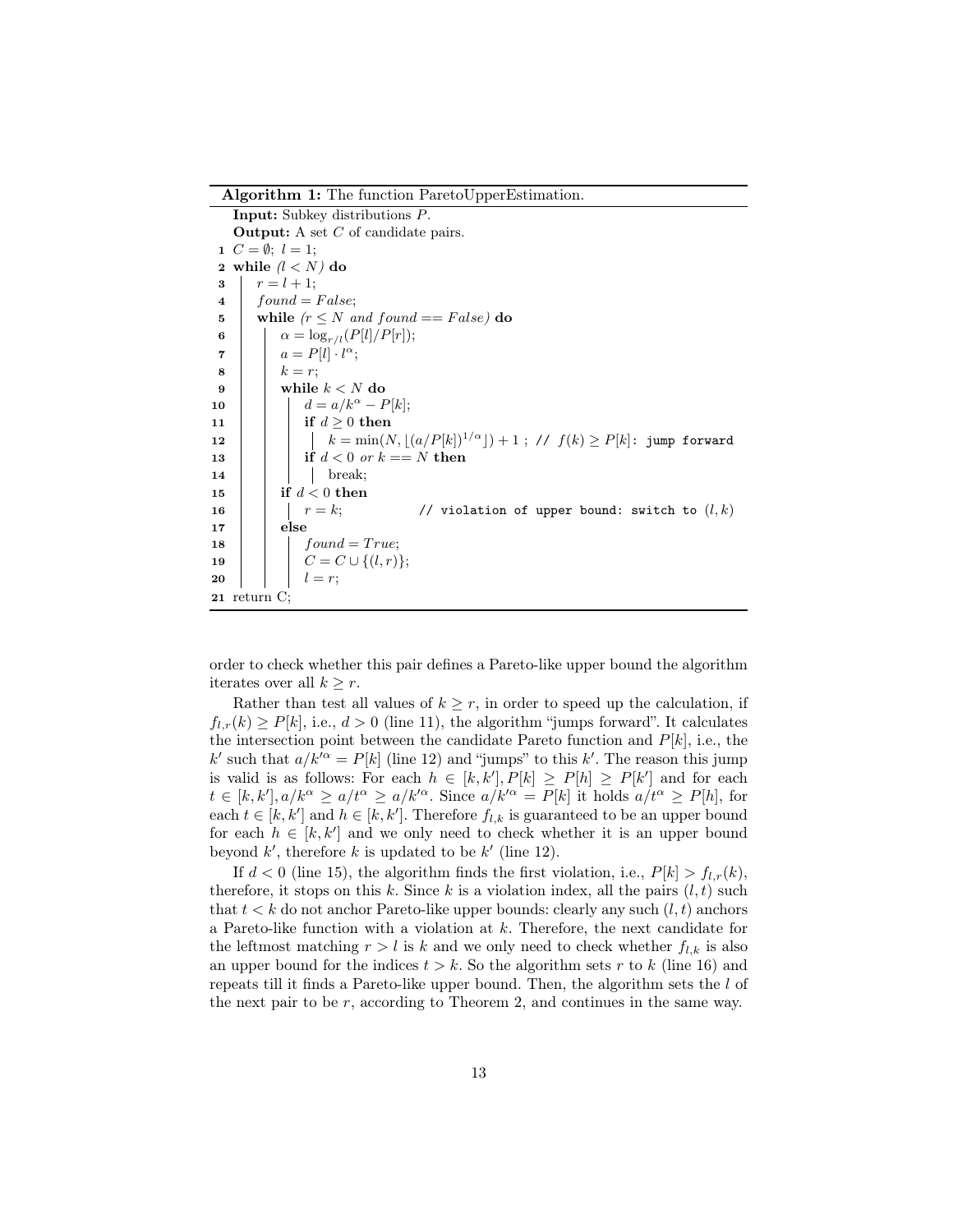Algorithm 2: PickBest: Choosing the best Pareto-like upper bounds.

Input:  $\{C_i, P_i, k_i\}_{i=1}^d$  s.t.  $C_i$  is a set of candidate pairs for Subkey distribution *P*<sub>*i*</sub>, and the correct key  $k^* = \{k_i\}_{i=1}^d$  $\textbf{Output: } (\{a_i\}_{i=1}^d, \{\alpha_i\}_{i=1}^d)$ 1 for  $i = 1$  *to*  $d$  do  $2 \left[ (l_i, r_i) = \argmin_{(l,r) \in C_i^{10}} \{ |P_i[k_i] - f_{l,r}(k_i)| \}; \right.$  $a_i = \log_{r_i/l_i}(P_i[l_i]/P_i[r_i]);$  $a_i = P_i[l_i] \cdot l_i^{\alpha};$ 5 return  $\{a_i\}_{i=1}^d, \{\alpha_i\}_{i=1}^d$ ;

Proposition 5. *Let P be a non-increasing sorted probability distribution and let m be the number of the its anchors as in Theorem 2. The running time of Algorithm 1 is*  $O(m \cdot N)$ *.* 

**Proof:** To find the first pair  $(t_1 = 1, t_2)$  that anchors a Pareto-like upper bound takes *N* − 1 steps. Then, starting at  $t_2$ , looking for its leftmost matching  $t_3 > t_2$ , the algorithm tests for violations at indices between  $t_2$  and  $N$ , taking at most  $N - t_2$  steps and similarly till finding last pair takes  $N - t_m$  steps. In total we get at most  $(N-t_1) + (N-t_2) + ... + (N-t_m) = m \cdot N - \sum_{i=1}^{m} t_i = O(m \cdot N)$ .  $\Box$ 

Note that since typically  $m \ll N$  the algorithm is almost linear in N and very quick in practice. Furthermore, while the "forward jumps" in the algorithm do not affect the asymptotic running time, they have a dramatic impact in practice since they often allow skipping hundreds of candidates per jump.

#### 3.6 Choosing the best Pareto-like upper bound function

In general, Algorithm 1 identifies multiple candidates for Pareto-like upper bound functions for each distribution  $P_i$ . We need to select the 'best' function per distribution in the sense that it will lead to a tight bound in the volume computed in Equation (1). To do so, we need to select the criteria for the 'best' Pareto-like upper bound function.

We tested many criteria for selecting the upper-bound functions. Overall we found that there is no clear 'best' upper bound function for a given probability distribution: rather, the best bound usually depends on the rank *k<sup>i</sup>* of the correct subkey value, with larger ranks  $k_i$  requiring upper-bound functions anchored at larger indices. After much experimentation we arrived at the following choice: Given the indices of the correct key  $k^* = (k_1, k_2, ..., k_d)$ , for each  $P_i$  we choose the pair  $(l_i, r_i)$  which anchors a Pareto-like upper bound function  $f_{l,r}$  such that  $f(k_i)$  will be the closest to  $P_i[k_i]$ . Since larger  $k_i$  require larger indices  $(l_i, r_i)$ which provide larger *a<sup>i</sup>* which directly influences on the upper bound (as we shall see in section 4.1), we limit the chosen pair to be one of the first *w* pairs. Note that the choice of *w* impacts the running time (a smaller *w* means fewer options to minimize over in Algorithm 2 line 2) and potentially the accuracy of the resulting bounds. In our experiments we tested values  $w \in [5, 50]$  and found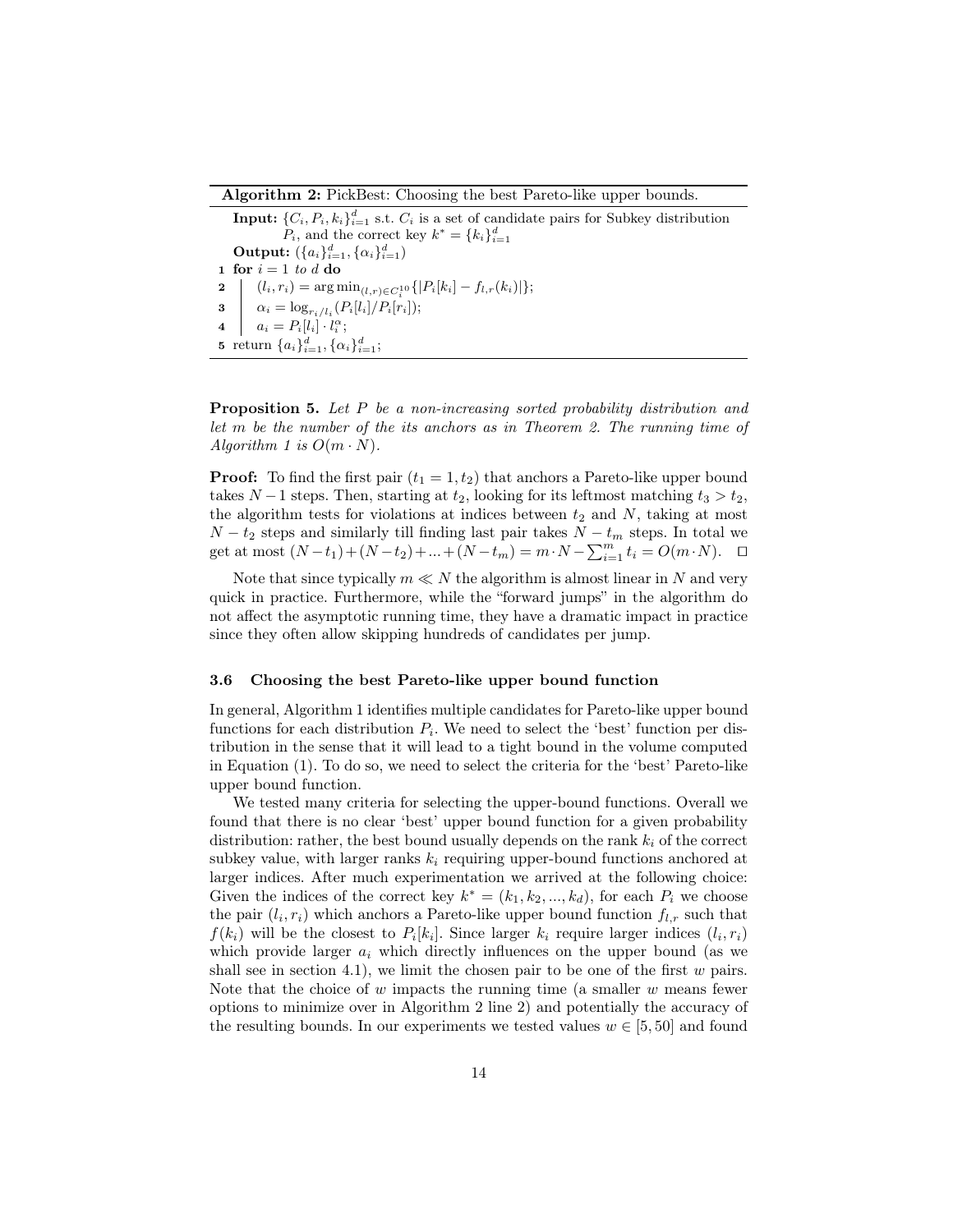Algorithm 3: Pareto Rank Estimation.

**Input:** Subkey distributions  ${P_i}_{i=1}^d$ , the correct key  $k^* = {k_i}_{i=1}^d$ Output: Upper bound rank of the correct key. 1 Let  $p^* = \prod_{i=1}^d P_i[k_i];$ 2 for  $i=1$  to  $\overline{d}$  do  $3 \mid C_i = Pareto UpperEstimation(P_i);$ 4  ${a_i}_{i=1}^d, {\alpha_i}_{i=1}^d = PickBest({C_i}_{i=1}^d, {P_i}_{i=1}^d, k^*)$ ; 5 return UpperBound $(\{a_i\}_{i=1}^d, {\{\alpha_i\}_{i=1}^d, {\{P_i\}_{i=1}^d, p^*}})$ ;

that in fact the bounds were quite insensitive to the choice of *w*. Therefore we selected  $w = 10$  arbitrarily. We denote the set of the first 10 pairs of  $C_i$  by  $C_i^{10}$ . Algorithm 2 shows the pseudo code for the selection method.

Note that instead of first building the whole set  $C_i$  as in Algorithm 1, we can build  $C_i$  incrementally until we find the 'best' pair.

# 4 PRank: The Pareto Rank Estimation Algorithm

Now that we know how to efficiently obtain Pareto-like upper bound functions for all the subkey distributions, we describe the details of our rank estimation algorithm (See Algorithm 3). First, we upper bound each one of the *d* probability distributions by a Pareto-like upper bound function. Then, given the probability of the correct key, we compute the upper bound rank by a closed formula.

#### 4.1 Estimating the Volume

We solve the multiple integral Equation (1) for the Pareto-like upper bound functions  $f_i$ , for the general case  $d \geq 2$ . We assume a general configuration in which  $\alpha_i \neq \alpha_j$  for all  $i \neq j$ .

We solve the multiple integral Equation (1) for the Pareto-like upper bound functions  $f_i$ , for the first trivial case which is  $d = 2$ , and we get:

$$
\left(\frac{a_1 \cdot a_2}{p^*}\right)^{\frac{1}{\alpha_1}} \cdot \frac{\alpha_1}{\alpha_1 - \alpha_2} \cdot N^{\frac{\alpha_1 - \alpha_2}{\alpha_1}} + \left(\frac{a_1 \cdot a_2}{p^*}\right)^{\frac{1}{\alpha_2}} \cdot \frac{\alpha_2}{\alpha_2 - \alpha_1} \cdot N^{\frac{\alpha_2 - \alpha_1}{\alpha_2}}.
$$

Now, in more details, we solve the multiple integral Equation (1) for the Pareto-like upper bound functions  $f_i$ , for the first non-trivial case which is  $d = 3$ . Then, we will generalize it for any *d*. Plugging the Pareto-like function  $f_i$  $a_i/x_i^{\alpha_i}$  for each  $1 \leq i \leq d$  into Equation (1) we get:

$$
\int_0^N \int_0^N \int_0^N 1 \, dx_3 \, dx_2 \, dx_1. \tag{3}
$$
\n
$$
\left(\frac{a_1}{x_1^{a_1}} \cdot \frac{a_2}{x_2^{a_2}} \cdot \frac{a_3}{x_3^{a_3}}\right) \geq p^*
$$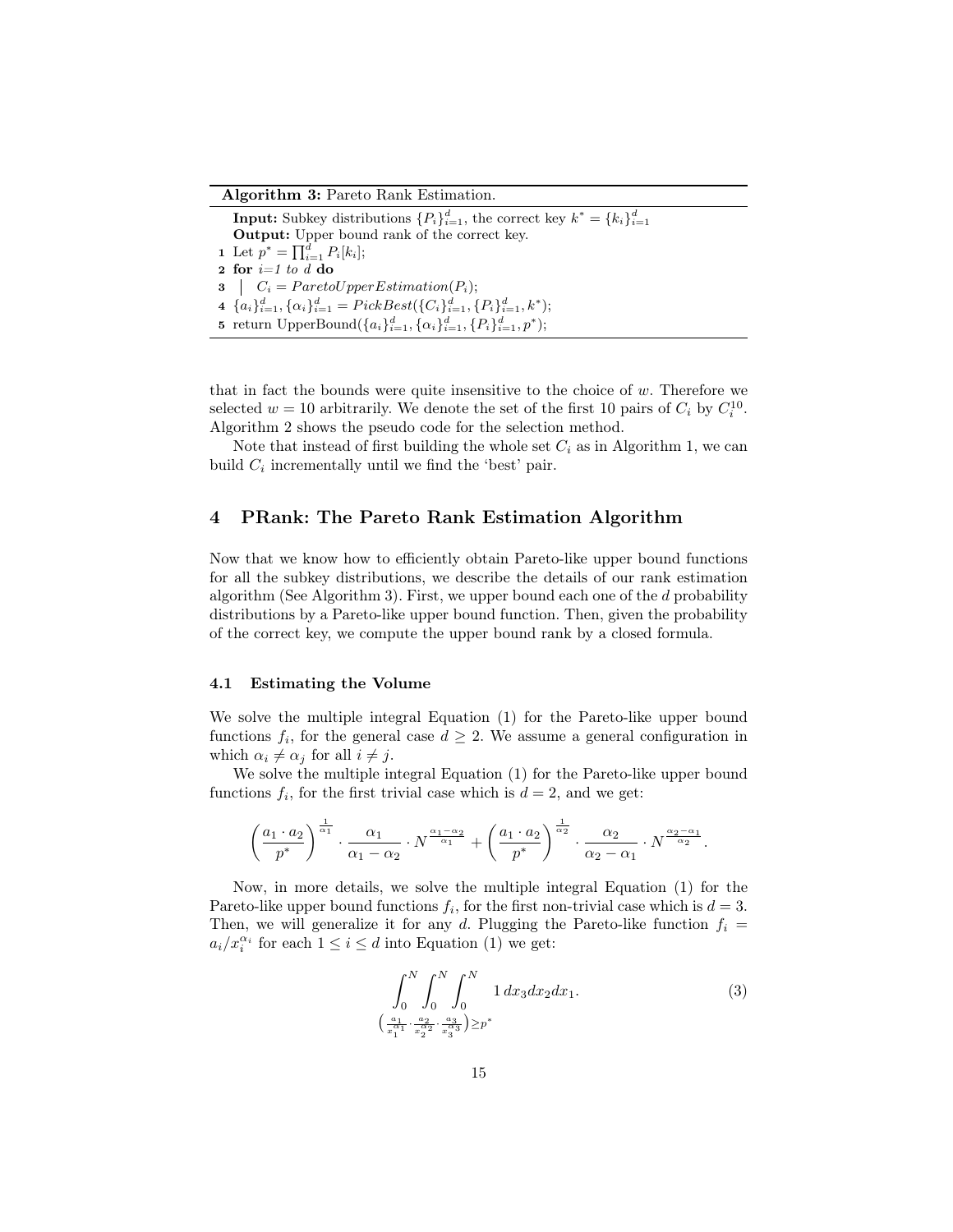We assume the general case in which  $\alpha_i \neq \alpha_j$  for all  $i \neq j$ . The range of the multiple integrals in Equation (3) is equivalent to

$$
\left(\frac{a_1}{x_1^{\alpha_1}} \cdot \frac{a_2}{x_2^{\alpha_2}} \cdot \frac{a_3}{p^*}\right)^{\frac{1}{\alpha_3}} \ge x_3.
$$

Therefore, we can plug  $x_3$  into Equation (3) to get

$$
\int_0^N \int_0^N \left( \frac{a_1}{x_1^{\alpha_1}} \cdot \frac{a_2}{x_2^{\alpha_2}} \cdot \frac{a_3}{p^*} \right)^{\frac{1}{\alpha_3}} dx_2 dx_1.
$$
 (4)

The lower bound of each dimension *x<sup>i</sup>* is 0, but Pareto-like functions are not defined at 0. However, in order to maintain  $x_3 \leq N$  we require:

$$
x_3 \le \left(\frac{a_1}{x_1^{\alpha_1}} \cdot \frac{a_2}{x_2^{\alpha_2}} \cdot \frac{a_3}{p^*}\right)^{\frac{1}{\alpha_3}} \le N,
$$

which provides a bound on  $x_2$ 

$$
x_2 \ge \left(\frac{a_1}{x_1^{\alpha_1}} \cdot \frac{a_2}{N^{\alpha_3}} \cdot \frac{a_3}{p^*}\right)^{\frac{1}{\alpha_2}}.
$$
 (5)

We denote this lower bound on  $x_2$  by  $x'_2$ :

$$
x_2'\triangleq (\frac{a_1}{x_1^{\alpha_1}}\cdot \frac{a_2}{N^{\alpha_3}}\cdot \frac{a_3}{p^*})^{\frac{1}{\alpha_2}}.
$$

For all  $x_2 < x'_2$ , we get  $x_3 > N$  which is out of range, therefore for  $x_2 < x'_2$ we take  $x_3 = N$ . By splitting the inner-most integral in Equation (4) into two ranges we get:

$$
\int_0^N \left[ \int_0^{x_2'} N \, dx_2 + \int_{x_2'}^N \left( \frac{a_1}{x_1^{\alpha_1}} \cdot \frac{a_2}{x_2^{\alpha_2}} \cdot \frac{a_3}{p^*} \right)^{\frac{1}{\alpha_3}} dx_2 \right] dx_1. \tag{6}
$$

We repeat the procedure and divide the next dimension  $x_1$ . In order to maintain  $x_2 \leq N$ , from Equation (5)

$$
(\frac{a_1}{x_1^{\alpha_1}}\cdot\frac{a_2}{N^{\alpha_3}}\cdot\frac{a_3}{p^*})^{\frac{1}{\alpha_2}}\leq x_2\leq N,
$$

so *x*<sup>1</sup> should maintain

$$
x_1 \ge \left(\frac{a_1}{N^{\alpha_2}} \cdot \frac{a_2}{N^{\alpha_3}} \cdot \frac{a_3}{p^*}\right)^{\frac{1}{\alpha_1}}.
$$

Denote this lower bound of  $x_1$  by  $x'_1$ 

$$
x'_1 \triangleq (\frac{a_1}{N^{\alpha_2}} \cdot \frac{a_2}{N^{\alpha_3}} \cdot \frac{a_3}{p^*})^{\frac{1}{\alpha_1}}.
$$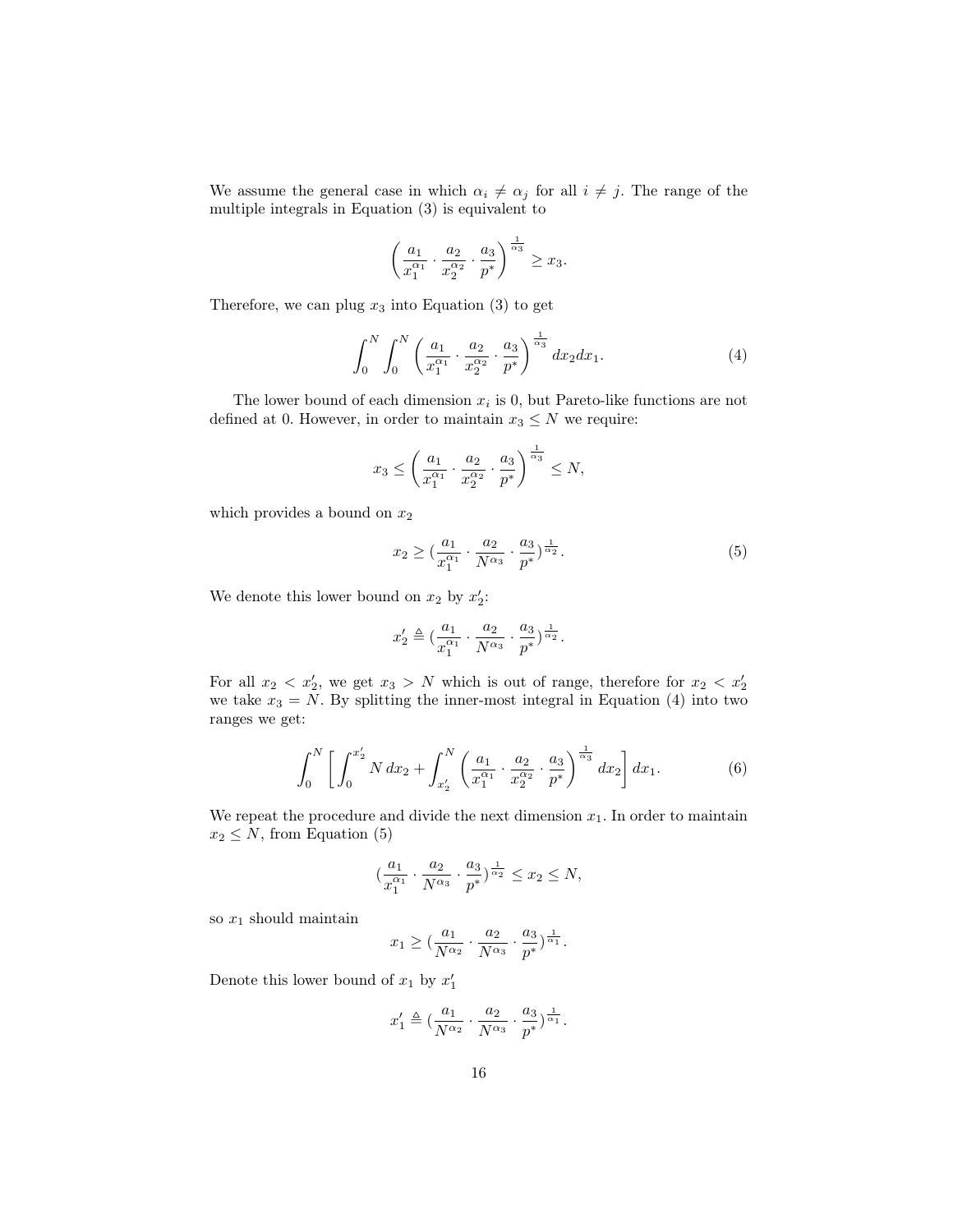For all  $x_1 < x_1'$ , we get  $x_2 > N$  which is out of range, therefore for  $x_1 < x_1'$  we take  $x_2 = N$ . Plugging this into Equation (6)

$$
\int_0^{x_1'} \int_0^N N \, dx_1 + \int_{x_1'}^N \left[ \int_0^{x_2'} N \, dx_2 + \int_{x_2'}^N \left( \frac{a_1}{x_1^{\alpha_1}} \cdot \frac{a_2}{x_2^{\alpha_2}} \cdot \frac{a_3}{p^*} \right)^{\frac{1}{\alpha_3}} dx_2 \right] dx_1. \tag{7}
$$

To solve this integral we solve each term separately, starting we the innerright term of Equation (7):

$$
\int_{x_2'}^N \left( \frac{a_1}{x_1^{\alpha_1}} \cdot \frac{a_2}{x_2^{\alpha_2}} \cdot \frac{a_3}{p^*} \right)^{\frac{1}{\alpha_3}} dx_2,
$$

which is straightforward:

$$
\left(\frac{a_1 \cdot a_2 \cdot a_3}{x_1^{\alpha_1} \cdot p^*}\right)^{\frac{1}{\alpha_3}} \int_{x'_2}^N x_2^{-\frac{\alpha_2}{\alpha_3}} dx_2 = \left(\frac{a_1 \cdot a_2 \cdot a_3}{x_1^{\alpha_1} \cdot p^*}\right)^{\frac{1}{\alpha_3}} \cdot \frac{\alpha_3}{\alpha_3 - \alpha_2} \cdot x_2^{1 - \frac{\alpha_2}{\alpha_3}} \Big|_{x'_2}^N.
$$

After substituting the limits, since  $\alpha_2 \neq \alpha_3$ , we get:

$$
\left(\frac{a_1 \cdot a_2 \cdot a_3}{x_1^{\alpha_1} \cdot p^*}\right)^{\frac{1}{\alpha_3}} \cdot \frac{\alpha_3}{\alpha_3 - \alpha_2} \cdot \left[N^{\frac{\alpha_3 - \alpha_2}{\alpha_3}} - \left(\frac{a_1 \cdot a_2 \cdot a_3}{x_1^{\alpha_1} \cdot p^*}\right)^{\frac{1}{\alpha_2} - \frac{1}{\alpha_3}} \cdot N^{\frac{\alpha_2 - \alpha_3}{\alpha_2}}\right]
$$

which equals to

$$
\left(\frac{a_1 \cdot a_2 \cdot a_3}{x_1^{\alpha_1} \cdot p^*}\right)^{\frac{1}{\alpha_3}} \cdot \frac{\alpha_3}{\alpha_3 - \alpha_2} \cdot N^{\frac{\alpha_3 - \alpha_2}{\alpha_3}} - \left(\frac{a_1 \cdot a_2 \cdot a_3}{x_1^{\alpha_1} \cdot p^*}\right)^{\frac{1}{\alpha_2}} \cdot \frac{\alpha_3}{\alpha_3 - \alpha_2} \cdot N^{\frac{\alpha_2 - \alpha_3}{\alpha_2}}. (8)
$$

Now, we calculate the inner-left term of Equation (7):

$$
\int_0^{x'_2} N \, dx_2 = \left( \frac{a_1 \cdot a_2 \cdot a_3}{x_1^{\alpha_1} \cdot p^*} \right)^{\frac{1}{\alpha_2}} \cdot N^{\frac{\alpha_2 - \alpha_3}{\alpha_2}}.
$$
 (9)

Plugging in Equations (8) and (9) into the right term of Equation (7), we get:

$$
\int_{x_1'}^N \left( \frac{a_1 \cdot a_2 \cdot a_3}{x_1^{\alpha_1} \cdot p^*} \right)^{\frac{1}{\alpha_3}} \cdot \frac{\alpha_3}{\alpha_3 - \alpha_2} \cdot N^{\frac{\alpha_3 - \alpha_2}{\alpha_3}} + \left( \frac{a_1 \cdot a_2 \cdot a_3}{x_1^{\alpha_1} \cdot p^*} \right)^{\frac{1}{\alpha_2}} \cdot \frac{\alpha_2}{\alpha_2 - \alpha_3} \cdot N^{\frac{\alpha_2 - \alpha_3}{\alpha_2}} dx_1.
$$

Calculating the integral we get:

$$
\left(\frac{a_1 \cdot a_2 \cdot a_3}{p^*}\right)^{\frac{1}{\alpha_3}} \cdot \frac{\alpha_3}{\alpha_3 - \alpha_2} \cdot N^{\frac{\alpha_3 - \alpha_2}{\alpha_3}} \cdot \frac{\alpha_3}{\alpha_3 - \alpha_1} \cdot x_1^{-\frac{\alpha_3 - \alpha_1}{\alpha_3}}\Big|_{x'_1}^N + \left(\frac{a_1 \cdot a_2 \cdot a_3}{p^*}\right)^{\frac{1}{\alpha_2}} \cdot \frac{\alpha_2}{\alpha_2 - \alpha_3} \cdot N^{\frac{\alpha_2 - \alpha_3}{\alpha_2}} \cdot \frac{\alpha_2}{\alpha_2 - \alpha_1} \cdot x_1^{-\frac{\alpha_2 - \alpha_1}{\alpha_2}}\Big|_{x'_1}^N.
$$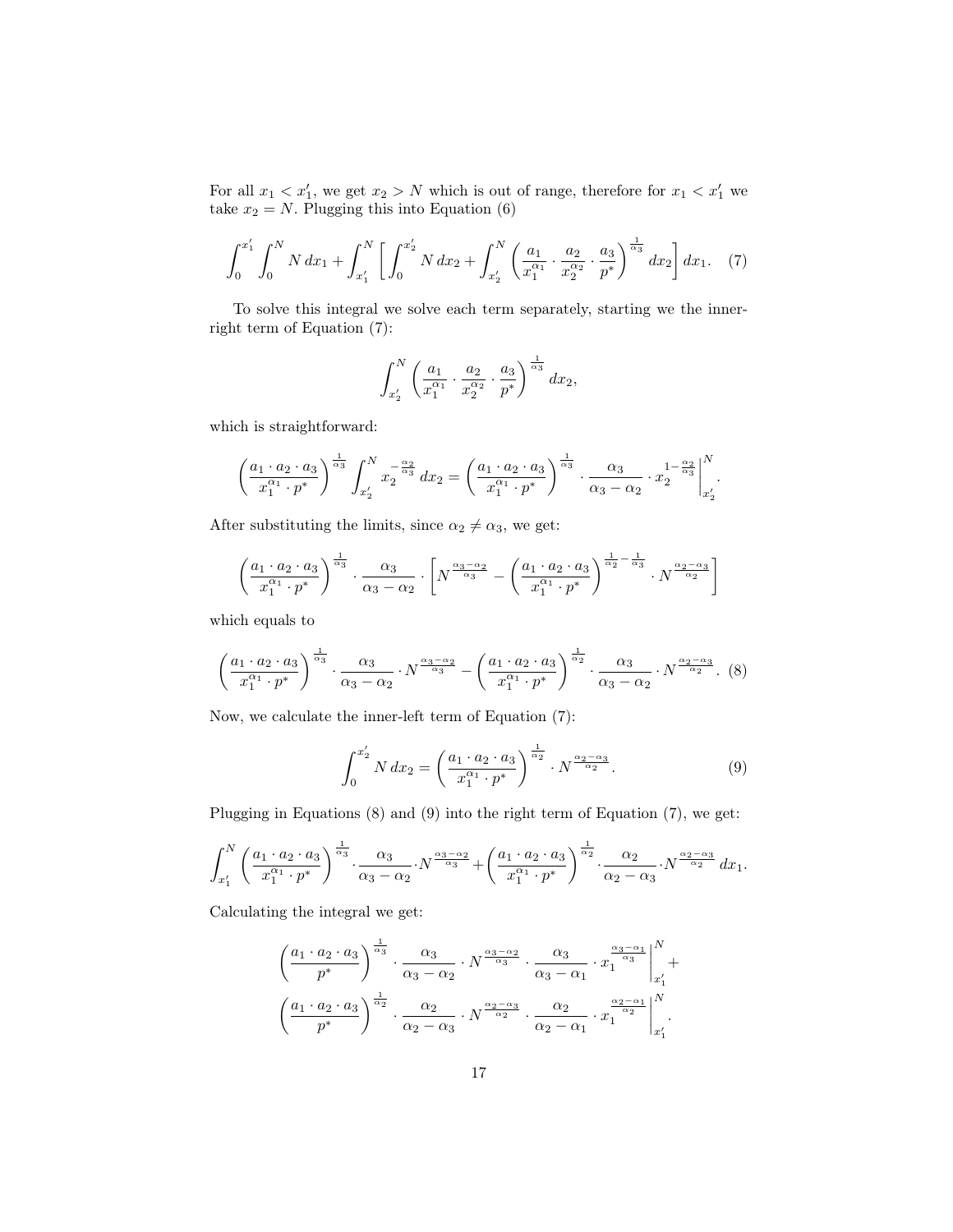Solving this and adding the solution of the left term of Equation (7) we get the final formula for  $d = 3$ :

$$
\left(\frac{a_1 \cdot a_2 \cdot a_3}{p^*}\right)^{\frac{1}{\alpha_1}} \cdot \frac{\alpha_1}{\alpha_1 - \alpha_2} \cdot \frac{\alpha_1}{\alpha_1 - \alpha_3} \cdot N^{\frac{\alpha_1 - \alpha_2}{\alpha_1}} \cdot N^{\frac{\alpha_1 - \alpha_3}{\alpha_1}} + \left(\frac{a_1 \cdot a_2 \cdot a_3}{p^*}\right)^{\frac{1}{\alpha_2}} \cdot \frac{\alpha_2}{\alpha_2 - \alpha_3} \cdot \frac{\alpha_2}{\alpha_2 - \alpha_1} \cdot N^{\frac{\alpha_2 - \alpha_1}{\alpha_1}} \cdot N^{\frac{\alpha_2 - \alpha_3}{\alpha_2}} + \left(10\right)
$$
\n
$$
\left(\frac{a_1 \cdot a_2 \cdot a_3}{p^*}\right)^{\frac{1}{\alpha_3}} \cdot \frac{\alpha_3}{\alpha_3 - \alpha_1} \cdot \frac{\alpha_3}{\alpha_3 - \alpha_2} \cdot N^{\frac{\alpha_3 - \alpha_1}{\alpha_3}} \cdot N^{\frac{\alpha_3 - \alpha_2}{\alpha_3}}
$$
\n
$$
(10)
$$

For the general case  $d \geq 2$  the analysis is analogous so we omit the details. The final solution is the following closed formula:

$$
\sum_{i=1}^{d} \left[ \left( \frac{1}{p^*} \cdot \prod_{j=1}^{d} a_j \right)^{\frac{1}{\alpha_i}} \cdot \prod_{j=1, j \neq i}^{d} \left( \frac{\alpha_i}{\alpha_i - \alpha_j} \cdot N^{\frac{\alpha_i - \alpha_j}{\alpha_i}} \right) \right]. \tag{11}
$$

The same analysis can also be done assuming each dimension has a different bound—and then we can use the *n ∗ i* of the Box Bound (Theorem 1) to yield a closed formula for the upper bound:

$$
Rank(k^*) \le \sum_{i=1}^d \left[ \left( \frac{1}{p^*} \cdot \prod_{j=1}^d a_j \right)^{\frac{1}{\alpha_i}} \cdot \prod_{j=1, j \neq i}^d \left( \frac{\alpha_i}{\alpha_i - \alpha_j} \cdot n_j^{* \frac{\alpha_i - \alpha_j}{\alpha_i}} \right) \right].
$$
 (12)

Notes: (i) The formulas of Equations (12) and (11) are analogous to the results of [5] obtained via Laplace transforms. (ii) In our data we did not encounter cases in which  $\alpha_i = \alpha_j$  so the "general configuration" assumption did not restrict us. (iii) Equations  $(12)$  and  $(11)$  sum *d* terms with alternating signs and large absolute values which can cause numerical stability challenges. To address this, we sum them in decreasing order of absolute values. Further, in order to improve the stability of the computation, rather than multiply values in the inner product, we take the log of the expression, sum the logs, and exponentiate back.

### 4.2 Theoretical Worst-case Performance

Running Time: Equation (12) consists of *d* additions and in each sum we have *d* multiplications and *d* calls to the real-value power function. Therefore, assuming that calculating *x y* takes constant time, the running time of computing the formula is  $O(d^2)$ . According to Proposition 5 the running time of finding a Pareto-like upper bound function  $f_i$  for each probability distribution  $P_i$ , takes  $O(m_i \cdot N)$ . Let  $\hat{m} = \max_i \{m_i\}$ , then the running time in total is  $O(\hat{m} \cdot d \cdot N)$ . Since typically  $\hat{m} \ll N$  the algorithm is almost linear in  $d \cdot N$  and very quick in practice.

Space Complexity: The algorithm needs to keep for each probability distribution its corresponding Pareto-like upper bound function. In other words, it only needs to keep the corresponding  $a_i$ ,  $\alpha_i$  and  $n_i^*$  for every  $1 \leq i \leq d$ . Therefore the space complexity is  $O(d)$ .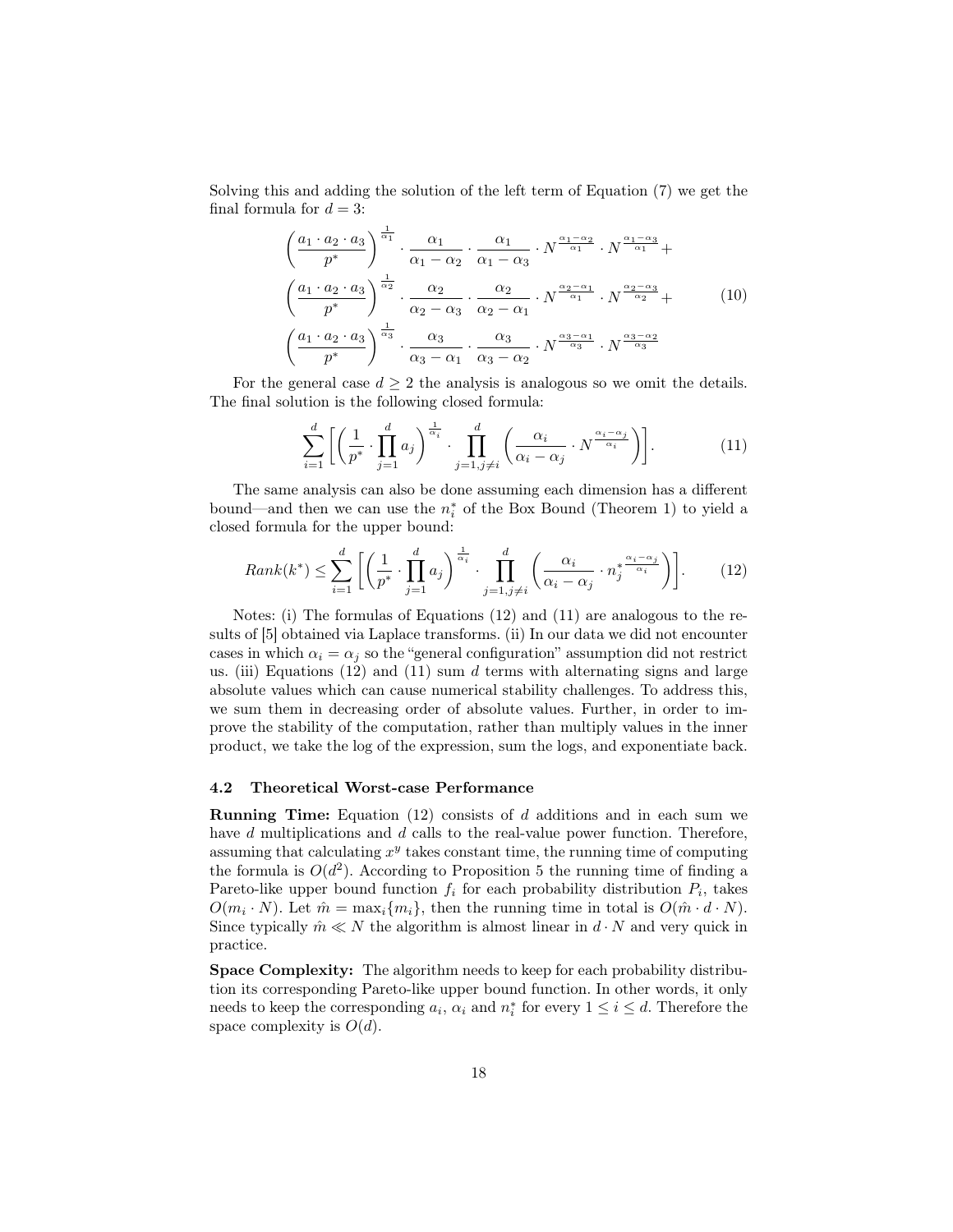#### Algorithm 4: UpperBound.

**Input:** Subkey distributions  $\{P_i\}_{i=1}^d$ , Pareto distributions  $\{a_i\}_{i=1}^d$ ,  $\{\alpha_i\}_{i=1}^d$  and the correct key probability *p*. Output: Upper bound for the rank of the correct key. 1 for *i=1 to d* do  $2 \mid n_i = \max_{1 \leq l \leq N} \{l : P_i(l) \cdot \prod_{j \neq i} P_j(1) \geq p\};$ **3**  $ub = \sum_{i=1}^{d} \left[ \left( \frac{1}{p} \cdot \prod_{j=1}^{d} a_j \right) \right]$  $\int_0^{\frac{1}{\alpha_i}} \cdot \prod_{j=1, j \neq i}^d$  $\left( \frac{\alpha_i}{\alpha_i - \alpha_j} \cdot n \right)$  $\left.\frac{\alpha_i-\alpha_j}{\alpha_i}\right\}\right];$ 4 return ub;

# 5 Performance Evaluation

We evaluated the performance of the PRank estimation algorithm through an extensive simulation study. We compared the new PRank algorithm to the currently best rank estimation algorithm: the histogram algorithm of [13]. We implemented both in Matlab. We ran both algorithms on a 2.80GHz i7 PC with 8GB RAM running Microsoft windows 7, 64bit.

### 5.1 Data Corpus I

To evaluate PRank, we used the data of [11]. Within this data, there are 611 probability distribution sets gathered from a specific SCA. The SCA of [11] was against AES [1] with 128-bits keys. The sets represent various setting of the SCA: number of traces used, whether the clock was jittered, and the values of tunable attack parameters. The attack grouped the key bits into 16 8-bit subkeys, and hence its output probability distributions are over these byte values. Each set in the corpus consists of the correct secret key and 16 distributions, one per subkey. The distributions are sorted in non-increasing order of probability, each of length  $2^8$ .

Since we don't know the real rank of the correct keys, we used the histogram rank as the *x* axis in our resulting graphs (Figures 2 and 3). We measured the time and the upper bound for each trace using PRank and the histograms rank estimation.

We checked PRank's accuracy and running time for different configurations. We started with  $d = 16$  and  $n = 2<sup>8</sup>$ . As we shall see, the computed upper bound is noticeably higher than the histogram rank, however the running time is a fraction of that of the histogram algorithm.

Next, in order to improve the accuracy, we applied a technique suggested in [13]: merge the  $d = 16$  probability lists of size  $n = 2^8$  into  $d = 8$  lists of size  $n = 2^{16}$ . As we shall see we found that reducing the number of dimensions indeed significantly improved the accuracy with a marginal increase in the PRank running time.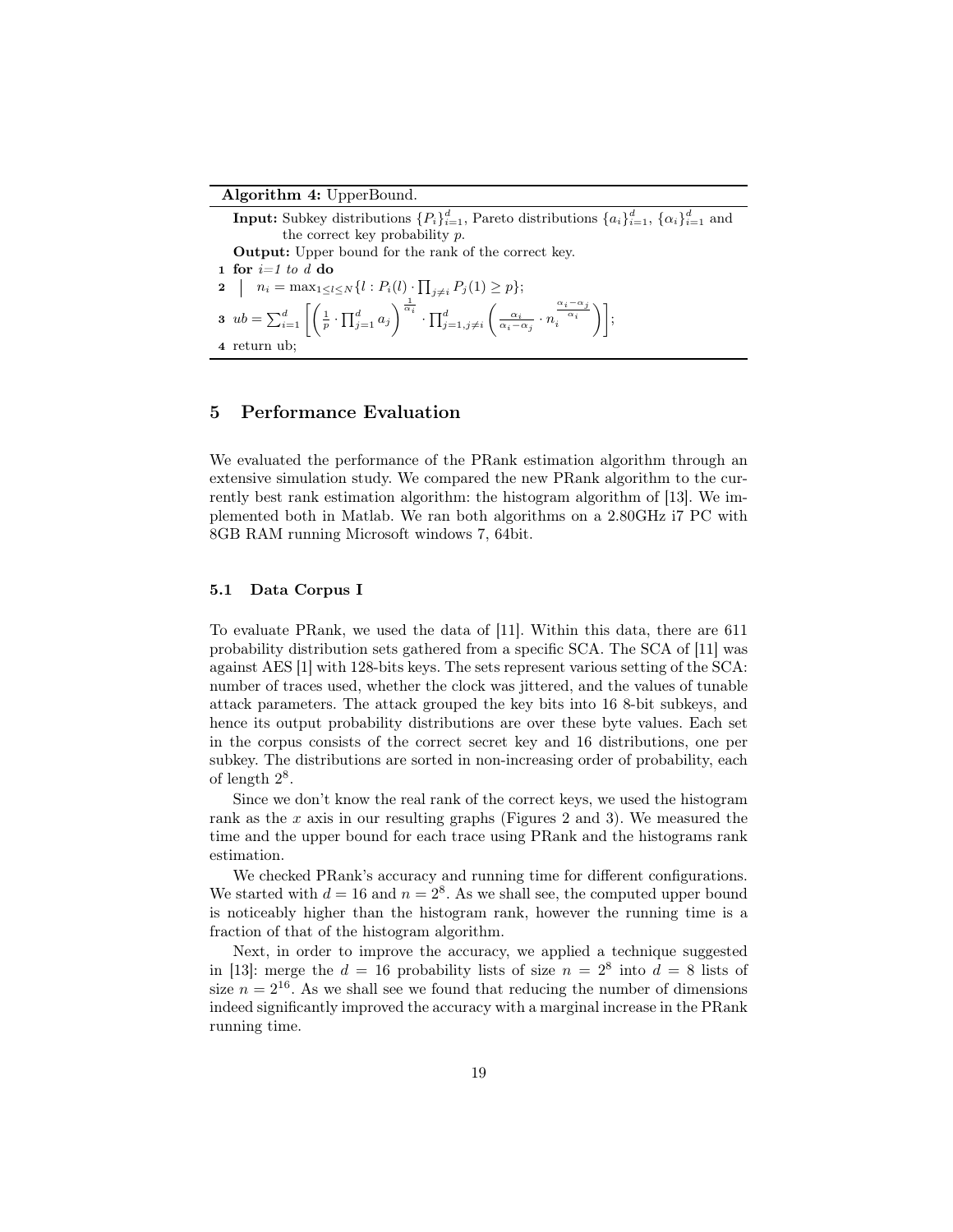

Fig. 2. Ranks  $(log_2)$  as a function of histogram rank. The curves are, from top to bottom: PRank upper bound for  $d = 16$  (blue), PRank upper bound for  $d = 8$  (orange) and Histogram rank for B=5K (gray).

**Bound Tightness** Figure 2 illustrates the PRank upper bound with  $d = 16$ . the PRank upper bound with  $d = 8$  and the histogram rank, all in the number of bits  $(\log_2)$ , as function of the number of bits of the histogram rank. The figure clearly shows that it is advantageous to reduce the dimension *d*. As we can see in the Figure, the accuracy of PRank's estimation is quite good: for ranks between  $2^{80} - 2^{100}$  the median PRank bound is less than 10 bits above the histogram rank, and for the very high ranks (above  $2^{100}$ ) median PRank bound is only 4 bits more. For small ranks, around  $2^{20}$ , PRank gave a bound which is roughly 20 bits greater than that of the histogram—however we argue that such ranks are within reach of key enumeration so rank estimation is not particularly interesting there.

Runtime Analysis Figure 3 shows the running times (in seconds) of the histogram rank estimation (with B=5K and B=50K) and the PRank estimation for  $d = 16$  and  $d = 8$ . The running time of the PRank consists of the preprocessing time of finding the Pareto-like upper bound function of each probability distribution, plus the running time of calculating the closed formula bound of Equation (12) given the secret key. The histogram running time consists of the preprocessing of converting each probability distribution into a histogram plus the running time of finding the sum of the corresponding bins given the secret key. The figure shows that PRank, in both  $d = 8$  and  $d = 16$ , runs faster than the Histograms in its 4 configurations. Looking at the PRank itself we can see, as we expected, that  $d = 16$  runs faster than  $d = 8$  since the length N of each distribution is shorter. Looking at the Histograms runtimes, we can see that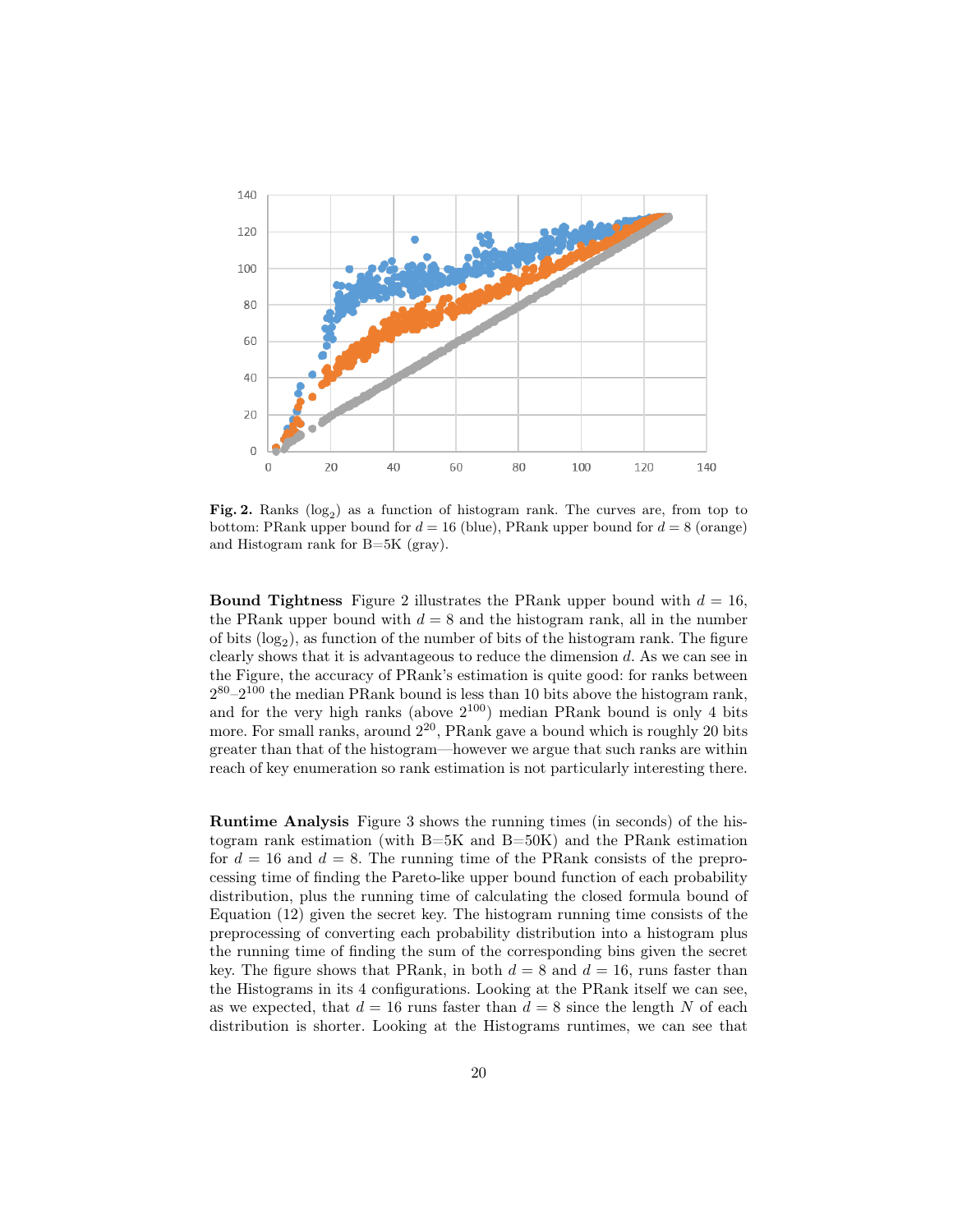

Fig. 3. The running times of the algorithms in seconds (log-scale) as a box plot: the top and bottom of each box represent the  $3^{rd}$  and  $1^{st}$  quartiles, respectively, and the line inside the box represents the median. The boxes to the left of the dashed line represent the PRank running time in two configurations:  $d = 16$  (black) and  $d = 8$  (orange). The boxes on the right represent the histograms running time in four configurations:  $d = 16$ , B=5K (gray),  $d = 8$ , B=5K (yellow),  $d = 16$ , B=50K (blue) and  $d = 16$ , B=50K (green), all in seconds (log scale).

B=5K is faster than B=50K and for B=50K we can also see that  $d = 16$  is faster than  $d = 8$ . However, notice that both PRank and Histograms run in less than 1 second.

Space Utilization Table 1 illustrates the space used by the 2 algorithms' data structures. As we can see, the memory consumption of PRank algorithm is drastically lower than the histogram space consumption. PRank space consumption is trivial  $3 \cdot d$  while the histogram space requirements are around  $2 \cdot B \cdot d$ .

#### 5.2 Data Corpus 2

The second set of experiments uses the data of [17] described in Section 2. Each set in the corpus consists of the correct secret key and  $d = 4$  distributions, one per sub-key. The distributions are sorted in non-increasing order of probability. Each distribution has at most  $2^{17}$  subkeys values, hence the maximal full-key rank that could be predicted by them is at most  $2^{68}$ .

We again used the histogram rank as the *x* axis in our resulting graphs. We measured the time, the space consumption and the upper bound for each trace using PRank and the histograms rank estimation.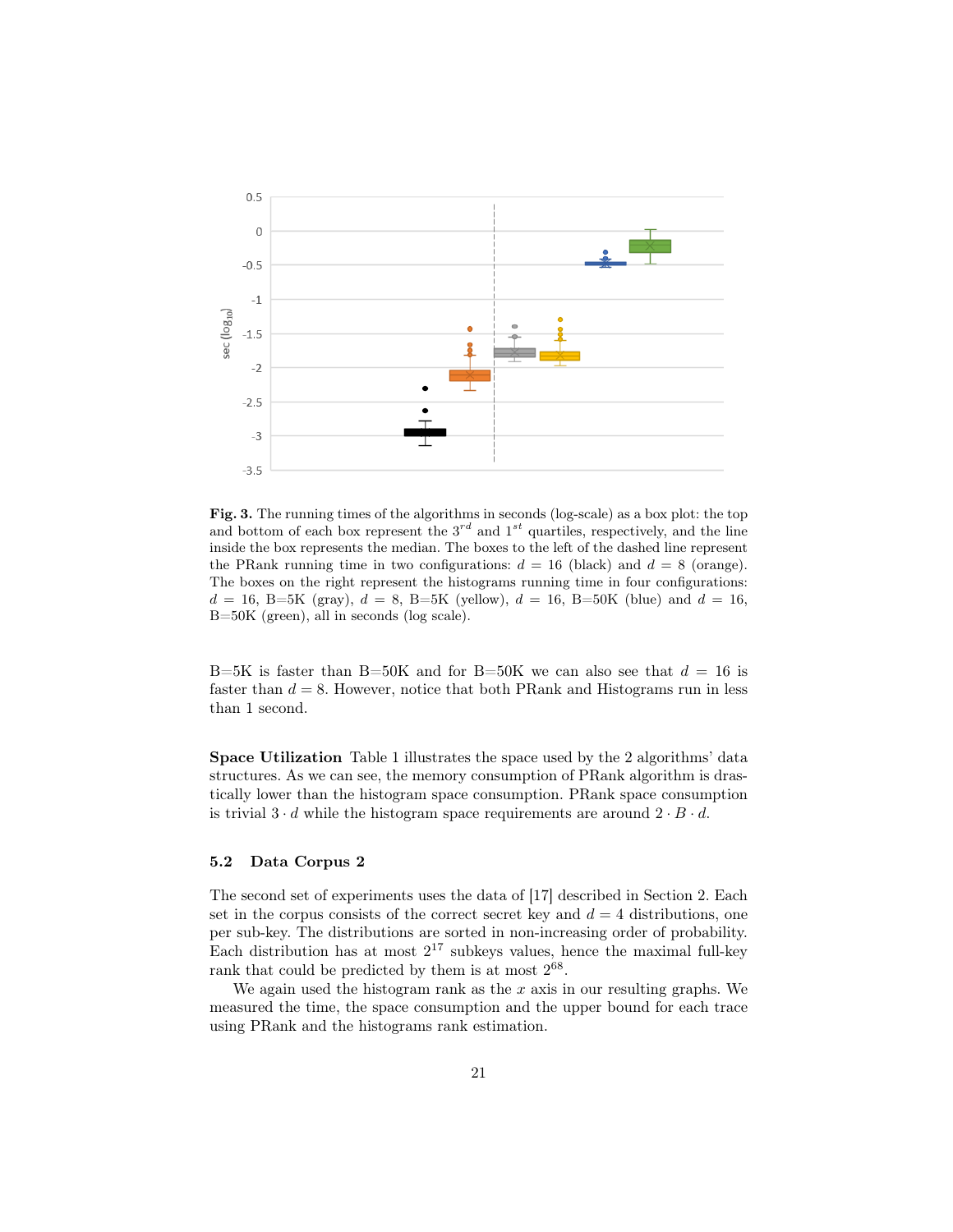| $B = 5K$                                                |  | $B = 50K$ |  |  |
|---------------------------------------------------------|--|-----------|--|--|
| $d = 8$ 24 bytes 80KB 24 bytes 800KB                    |  |           |  |  |
| $d = 16 48 \text{ bytes} 160KB 48 \text{ bytes} 1.6MB $ |  |           |  |  |

Table 1. Space complexity of PRank and Histograms in four configurations. The left side of each column in the table is the PRank space and the right is the Histograms space.



Fig. 4. Ranks  $(log_2)$  as a function of histogram rank. The curves are, from top to bottom: PRank upper bound for  $d = 4$  (blue) and Histogram rank (orange).

**Bound Tightness** Figure 4 illustrates the number of bits  $(\log_2)$  of the PRank upper bound and the histogram rank. All these values are shown as function of the number of bits of histogram rank, hence its curve is a straight line. The figure clearly shows that it is advantageous to reduce the dimension *d* comparing to the  $d = 8$  and  $d = 16$  of the Data corpus I. As we can see in Figure 4, the average difference between the PRank and Histogram ranks is 3.97 bits.

**Runtime Analysis** Figure 5 shows the  $(log_{10})$  time (in seconds) of histogram rank estimation [13] and PRank estimation.

The figure shows that on this data corpus too the PRank algorithm is faster than the histogram algorithm—by about 1 order of magnitude—but both algorithms are very efficient, taking under 1 second to complete.

### 6 Conclusion

In this paper we proposed a new method called PRank for rank estimation, that is conceptually simple, and more time and memory efficient than previous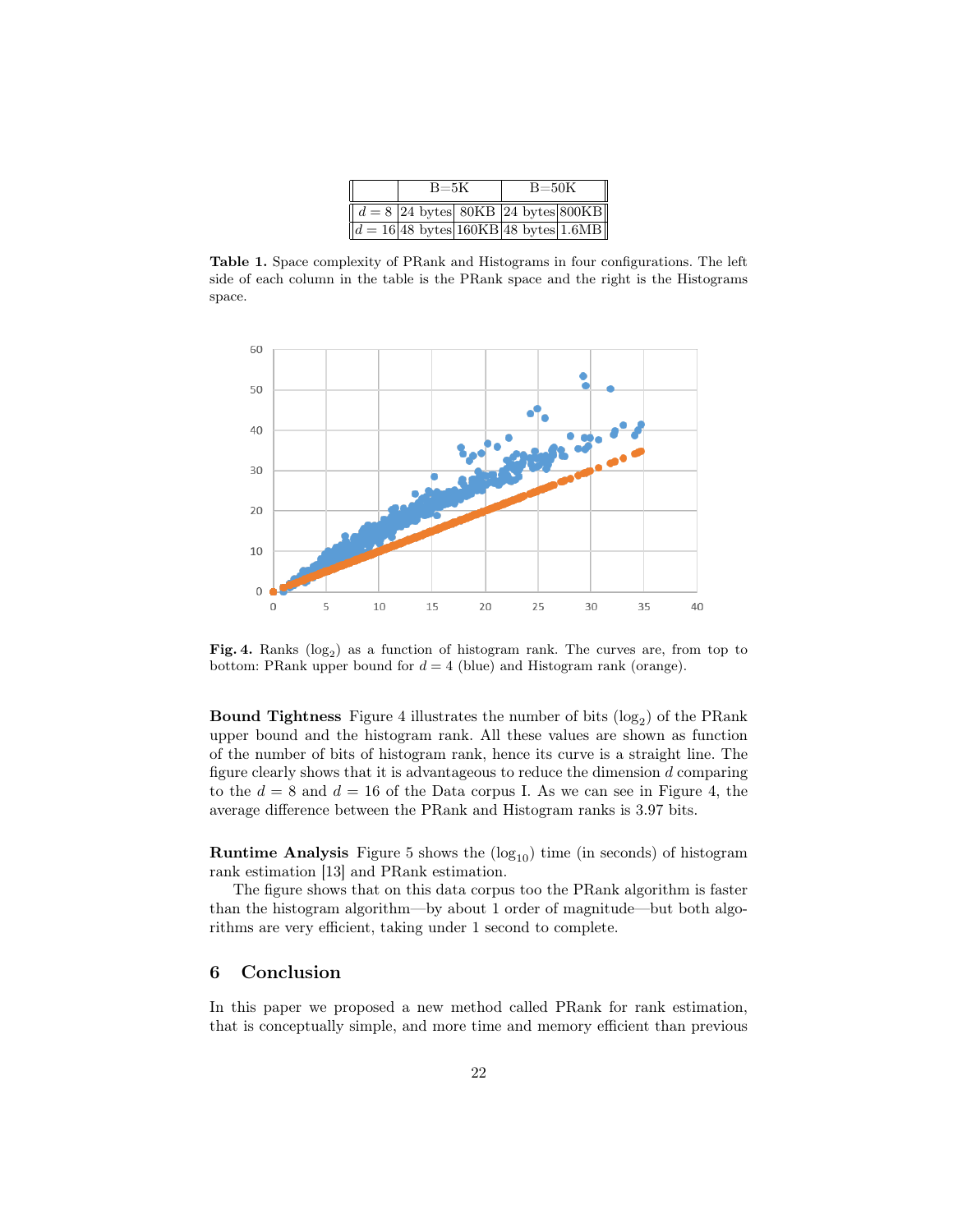

Fig. 5. The left side represents the PRank running time for  $d = 4$  (blue). The right side represents the histograms running time in two configurations:  $d = 4$ , B=5K (orange) and  $d = 4$ , B=50K (gray), all in seconds (log scale).

proposals. Our main idea is to bound each subkey distribution by a Pareto-like function: since these are analytical functions, we can then estimate the rank by a closed formula.

We started by investigating the prediction quality of SCA-based probability distribution functions on the data corpus of [17]. We showed that the SCA probability is overly optimistic; the predicted Guessing Entropy is much lower than the average true rank. Moreover, the true rank distribution has a long tail: large ranks do appear with non-negligible probability. We showed that a Pareto distribution is a good model for the true rank distribution.

Motivated by this observation, we used Pareto-like functions to upper-bound the empirical SCA-based probability distributions. We fully characterized such upper-bounding functions and developed an efficient algorithm to find them. We then used Pareto-like functions to develop a new explicit upper bound on the rank of a given key. Combined with the algorithm to find the upper-bounding Pareto-like functions, we obtained an  $O(dN^2)$  rank upper-bound estimation algorithm we call PRank. We also developed a simple and efficient local-search rank lower-bound algorithm.

We evaluated the performance of PRank through extensive simulations based on two real SCA data corpus, and compared it to the currently-best histogrambased algorithm. We showed that PRank gives a good rank estimation with much improved time and memory efficiency, especially for large ranks: For ranks between 2 <sup>80</sup> *−* 2 <sup>100</sup> PRank estimation is at most 10 bits above the histogram rank and for ranks beyond  $2^{100}$  the PRank estimation is only 4 bits above the histogram rank—yet it runs faster, and uses negligible memory. PRank gives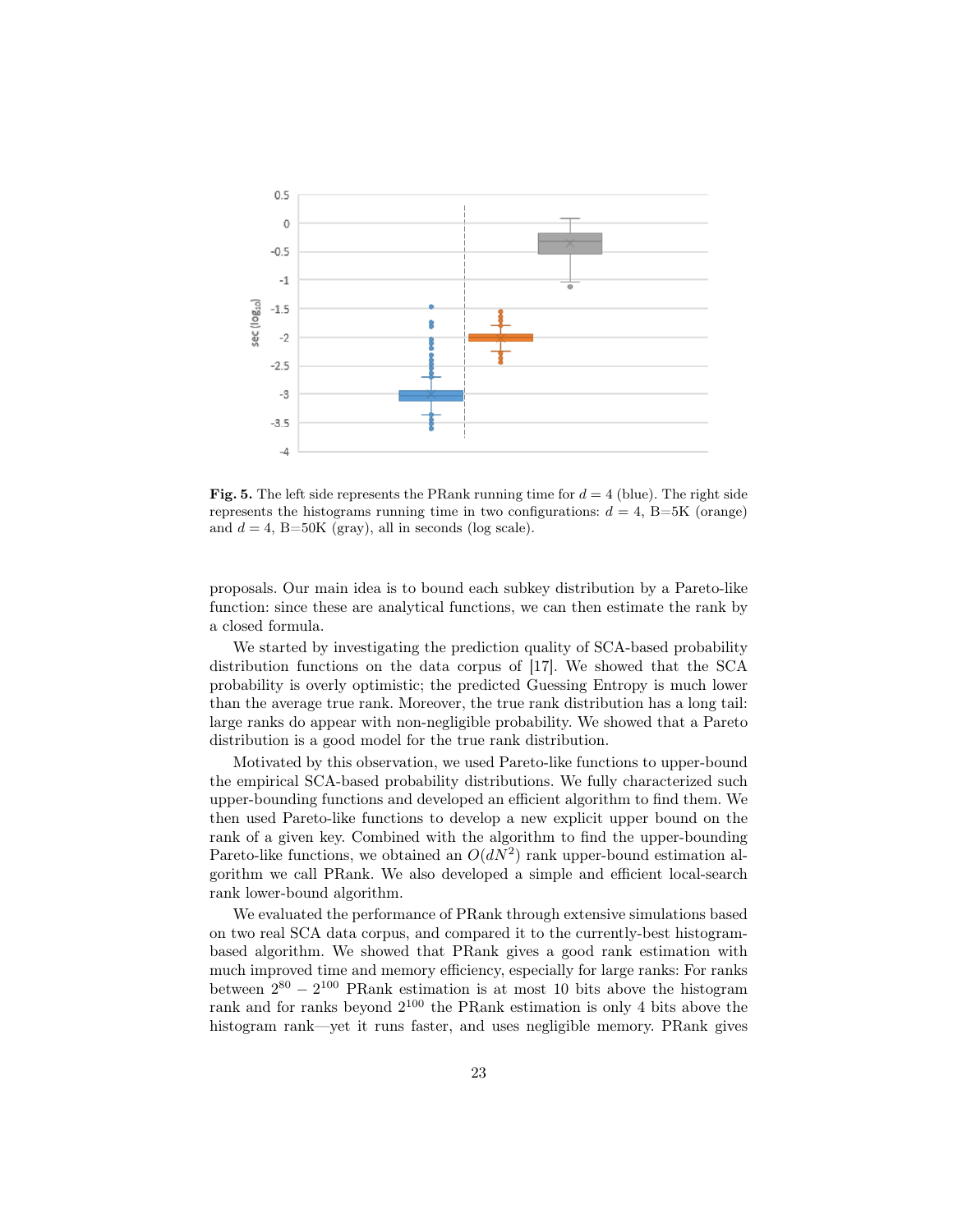a new and interesting method to solve the rank estimation problem based on reduction to analytical functions and calculating one closed formula hence using negligible time and space. It is therefore a useful addition to the SCA evaluator's toolbox.

# References

- 1. FIPS PUB 197, advanced encryption standard (AES), 2001. U.S. Department of Commerce/National Institute of Standards and Technology (NIST).
- 2. D. Agrawal, B. Archambeault, J.R. Rao, and P. Rohatgi. The EM side-channel(s). In *Cryptographic Hardware and Embedded Systems-CHES 2002*, pages 29–45. 2003.
- 3. Barry C Arnold. *Pareto distribution*. Wiley Online Library, 1985.
- 4. D.J. Bernstein, T. Lange, and C. van Vredendaal. Tighter, faster, simpler sidechannel security evaluations beyond computing power. Cryptology ePrint Archive, Report 2015/221, 2015. http://eprint.iacr.org/.
- 5. Markus Bibinger. Notes on the sum and maximum of independent exponentially distributed random variables with different scale parameters. *arXiv preprint arXiv:1307.3945*, 2013.
- 6. Andrey Bogdanov, Ilya Kizhvatov, Kamran Manzoor, Elmar Tischhauser, and Marc Witteman. Fast and memory-efficient key recovery in side-channel attacks. In *Selected Areas in Cryptography (SAC)*, 2015.
- 7. Suresh Chari, Josyula R Rao, and Pankaj Rohatgi. Template attacks. In *Cryptographic Hardware and Embedded Systems-CHES 2002*, pages 13–28. 2003.
- 8. Marios O Choudary and PG Popescu. Back to massey: Impressively fast, scalable and tight security evaluation tools. In *International Conference on Cryptographic Hardware and Embedded Systems*, pages 367–386. Springer, 2017.
- 9. L. David and A. Wool. A bounded-space near-optimal key enumeration algorithm for multi-subkey side-channel attacks. In *Proc. RSA Conference Cryptographers Track (CT-RSA'17), LNCS 10159*, pages 311–327, San Francisco, February 2017. Springer Verlag.
- 10. Alexandre Duc, Sebastian Faust, and François-Xavier Standaert. Making masking security proofs concrete. In *Annual International Conference on the Theory and Applications of Cryptographic Techniques*, pages 401–429. Springer, 2015.
- 11. D. Fledel and A. Wool. Sliding-window correlation attacks against encryption devices with an unstable clock. Cryptology ePrint Archive, Report 2018/317, 2018. https://eprint.iacr.org/2018/317.
- 12. Karine Gandolfi, Christophe Mourtel, and Francis Olivier. Electromagnetic analysis: Concrete results. In *Cryptographic Hardware and Embedded Systems—CHES 2001*, pages 251–261. Springer, 2001.
- 13. Cezary Glowacz, Vincent Grosso, Romain Poussier, Joachim Schueth, and François-Xavier Standaert. Simpler and more efficient rank estimation for sidechannel security assessment. In *Fast Software Encryption*, pages 117–129, 2015.
- 14. Paul Kocher, Joshua Jaffe, and Benjamin Jun. Differential power analysis. In *Advances in Cryptology—CRYPTO'99*, pages 388–397. Springer, 1999.
- 15. Paul C Kocher. Timing attacks on implementations of diffie-hellman, rsa, dss, and other systems. In *Advances in Cryptology—CRYPTO'96*, pages 104–113, 1996.
- 16. Daniel P. Martin, Jonathan F. O'Connell, Elisabeth Oswald, and Martijn Stam. Counting keys in parallel after a side channel attack. In *Advances in Cryptology– ASIACRYPT 2015*, pages 313–337. Springer, 2015.